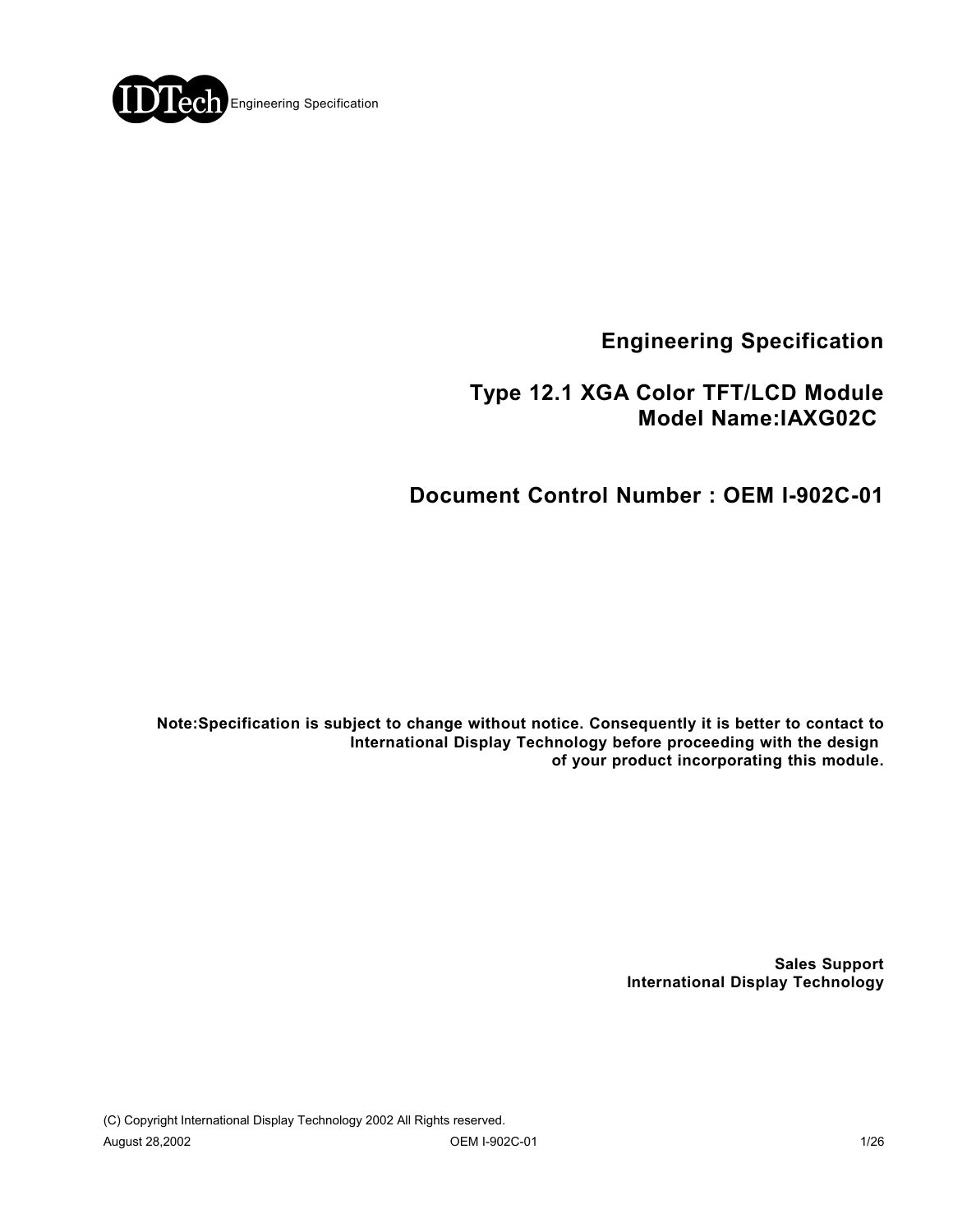

# **i Contents**

- i Contents
- ii Record of Revision
- **1.0 Handling Precautions**
- **2.0 General Description**
- 2.1 Characteristics
- 2.2 Functional Block Diagram
- **3.0 Absolute Maximum Ratings**
- **4.0 Optical Characteristics**
- **5.0 Signal Interface**
- 5.1 Connectors
- 5.2 Interface Signal Connector
- 5.3 Interface Signal Description
- 5.4 Interface Signal Electrical Characteristics
- 5.4.1 Signal Electrical Characteristics for LVDS Receiver
- 5.4.2 LVDS Receiver Internal Circuit
- 5.4.3 Recommended Guidelines for Motherboard PCB Design and Cable Selection
- 5.5 Signal for Lamp connector
- **6.0 Pixel format image**
- **7.0 Parameter guide line for CFL Inverter**
- **8.0 Interface Timings**
- 8.1 Timing Characteristics
- 8.2 Timing Definition
- **9.0 Power Consumption**
- **10.0 Power ON/OFF Sequence**
- **11.0 Mechanical Characteristics**
- **12.0 National Test Lab Requirement**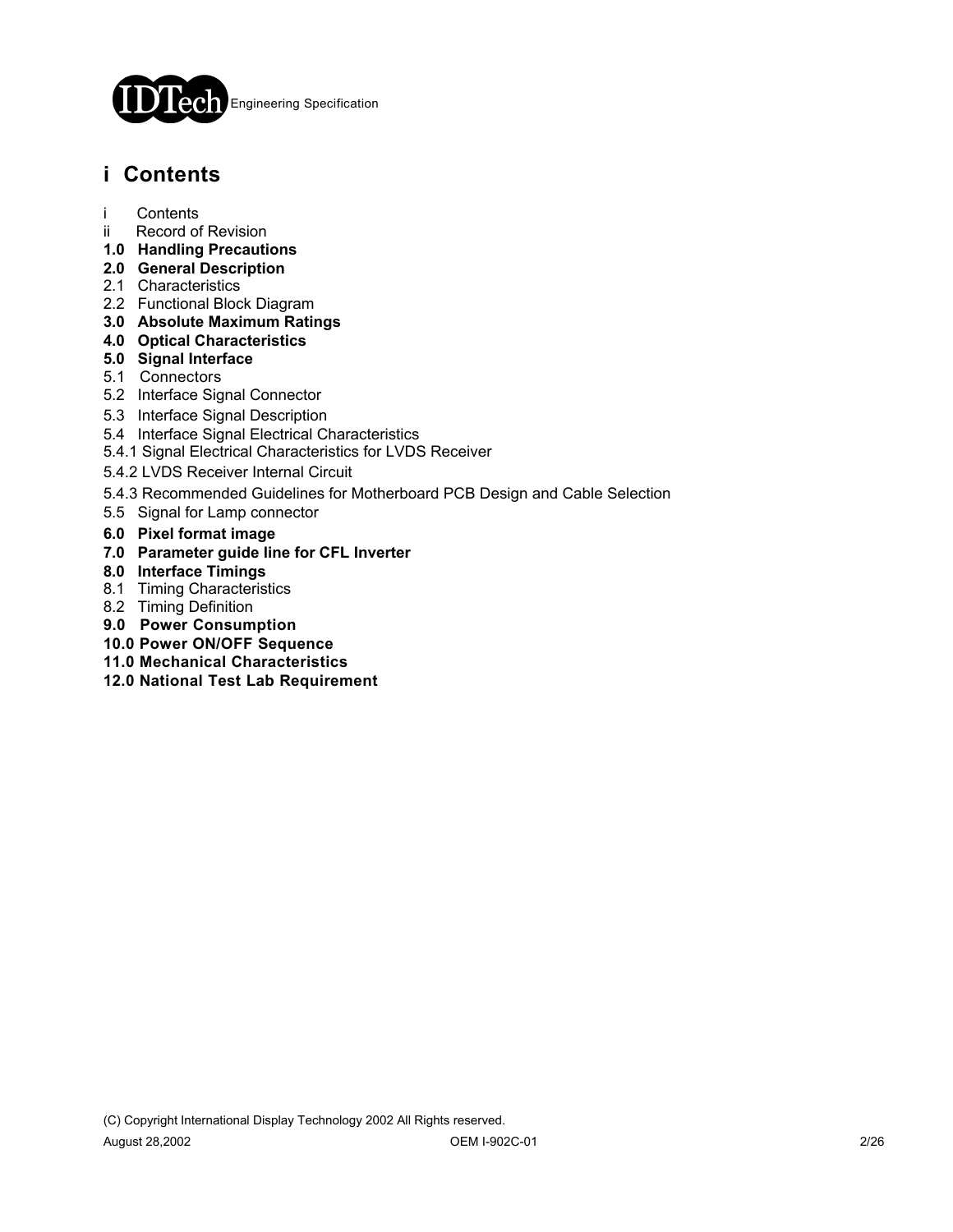

# **ii Record of Revision**

| Date           | Document<br><b>Revision</b> | Page | Summary                                                                                                   |
|----------------|-----------------------------|------|-----------------------------------------------------------------------------------------------------------|
| August 28,2002 | OEM I-902C-01               | All  | First Edition for customer.<br>Basec on Internal Spec. as of July 4,2002.<br>$(Cable Length : 60mm +/-5)$ |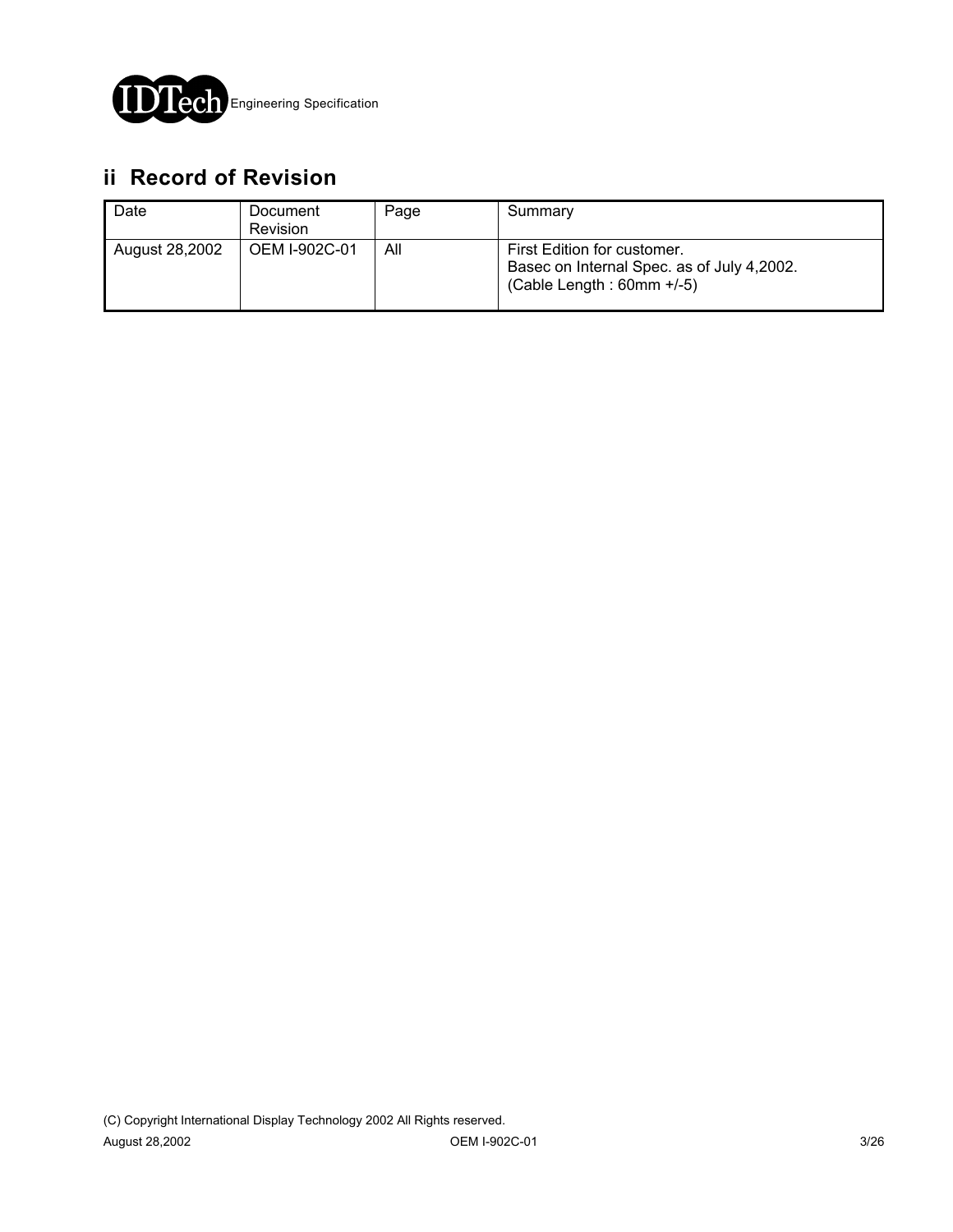

# **1.0 Handling Precautions**

- ! If any signals or power lines deviate from the power on/off sequence, it may cause shorten the life of the LCD module.
- ! The LCD panel and the CFL are made of glass and may break or crack if dropped on a hard surface, so please handle them with care.
- CMOS ICs are included in the LCD panel. They should be handled with care, to prevent electrostatic discharge.
- Do not press the reflector sheet at the LCD module to any directions.
- ! Do not stick the adhesive tape on the reflector sheet at the back of the LCD module.
- ! Please handle with care when mount in the system cover. Mechanical damage for lamp cable/lamp connector may cause safety problems.
- Small amount of materials having no flammability grade is used in the LCD module. The LCD module should be supplied by power complied with requirements of Limited Power Source (2.5, IEC60950 or UL60950), or be applied exemption conditions of flammability requirements (4.7.3.4, IEC60950 or UL60950) in an end product.
- ! The LCD module is designed so that the CFL in it is supplied by Limited Current Circuit (2.4, IEC60950 or UL60950).
- ! The fluorescent lamp in the liquid crystal display(LCD) contains mercury. Do not put it in trash that is disposed of in landfills. Dispose of it as required by local ordinances or regulations.
- Never apply detergent or other liquid directly to the screen.
- ! Wipe off water drop immediately. Long contact with water may cause discoloration or spots.
- ! When the panel surface is soiled, wipe it with absorbent cotton or other soft cloth; do not use solvents or abrasives.
- ! Do not touch the front screen surface in your system, even bezel.
- Gently wipe the covers and the screen with a soft cloth.
	- The information contained herein is presented only as a guide for the applications of our products. No responsibility is assumed by International Display Technology for any infringements of patents or other right of the third partied which may result from its use. No license is granted by implication or otherwise under any patent or patent rights of International Display Technology or others. .
	- The information contained herein may be changed without prior notice. It is therefore advisable to contact International Display Technology before proceeding with the design of equipment incorporating this product. .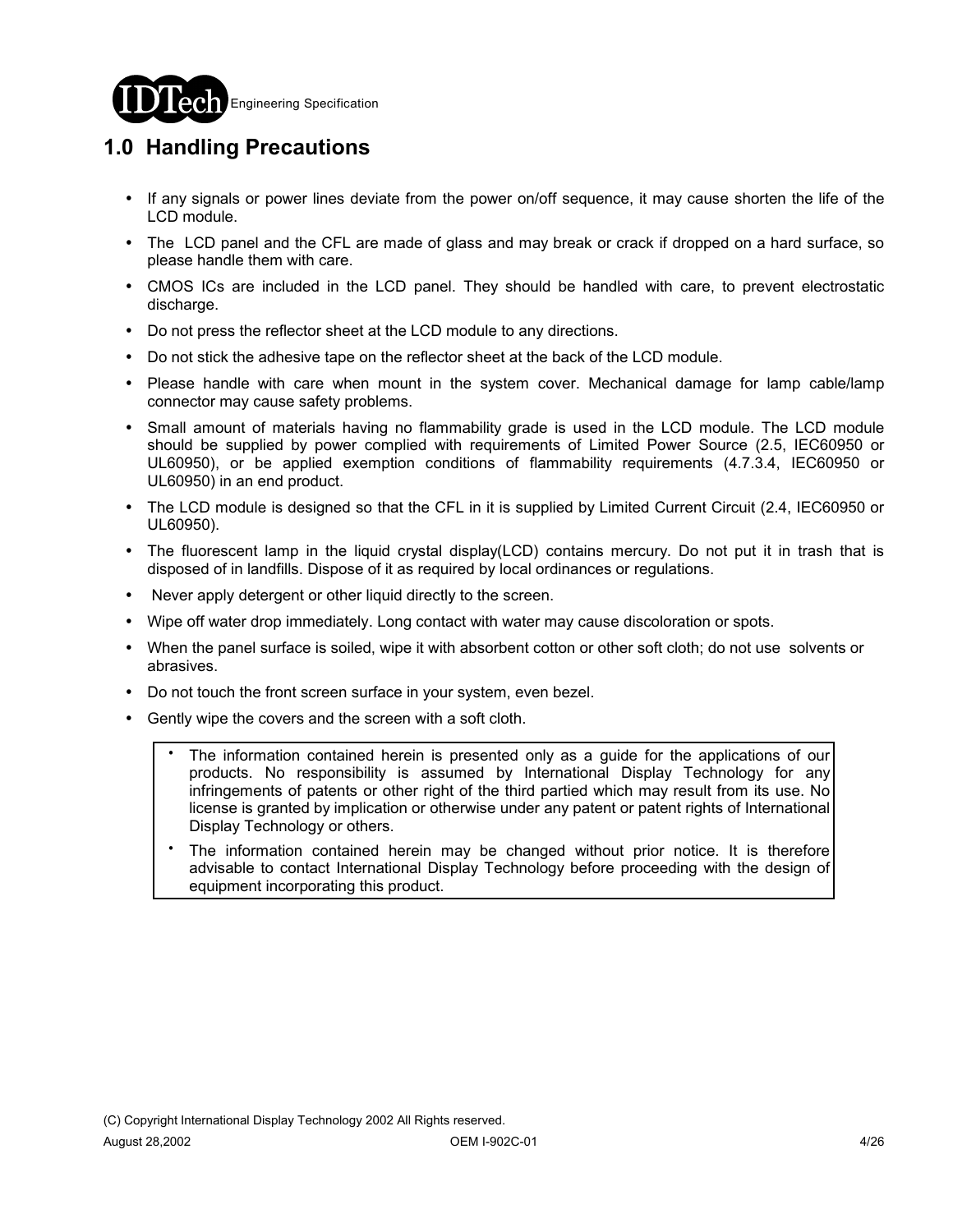

# **2.0 General Description**

This specification applies to the Type 12.1 Color TFT/LCD Module 'IAXG02C'.

This module is designed for a display unit of a notebook style personal computer.

The screen format and electrical interface are intended to support the XGA (1024(H) x 768(V)) screen. Support color is native 262k colors ( RGB 6-bit data driver ).

All input signals are LVDS(Low Voltage Differential Signaling) interface compatible.

This module does not contain an inverter card for backlight.

## **2.1 Characteristics**

The following items are characteristics summary on the table under 25 degree C condition:

| <b>CHARACTERISTICS ITEMS</b>              | <b>SPECIFICATIONS</b>                                                          |
|-------------------------------------------|--------------------------------------------------------------------------------|
| Screen Diagonal [cm]                      | 307.2                                                                          |
| Active Area [mm]                          | 245.76(H) x 184.32(V)                                                          |
| Pixels H x V [pixels]                     | 1024(x3) x 768                                                                 |
| Pixel Pitch [mm]                          | $0.240$ (per one triad) x $0.240$                                              |
| Pixel Arrangement                         | R.G.B. Vertical Stripe                                                         |
| Display Mode                              | Normally White                                                                 |
| White Luminance [cd/m <sup>2</sup> ]      | 150 Typ. (Screen Center, ICFL = 6.0mA)                                         |
| <b>Contrast Ratio</b>                     | $250:1$ Typ.                                                                   |
| Optical Rise Time+Fall Time [msec]        | 50 Max.                                                                        |
| Nominal Input Voltage [Volt]              | +3.3 Typ. (VDD)                                                                |
| Logic Power Consumption [watt]            | 0.9(TBD) Typ. (VDD)(All Black Pattern)                                         |
| <b>Backlight Power Consumption [watt]</b> | 3.4 Typ.(@CFL current 6.0mA)                                                   |
| Weight [grams]                            | 260 Typ., 270 Max.                                                             |
| Physical Size [mm]                        | 261.0(W) x 198.0(H) x 4.7(D) Typ. (without Inverter)                           |
| <b>Electrical Interface</b>               | 4 pairs LVDS(R/G/B Data (6-bit), 3 sync signals, Clock),<br>EEDID(clock, data) |
| <b>Support Color</b>                      | Native 262K colors (RGB 6-bit data driver)                                     |
| Temperature Range [deg. C]                | 0 to +50 (Operating)<br>-20 to +60 (Storage, Shipping)                         |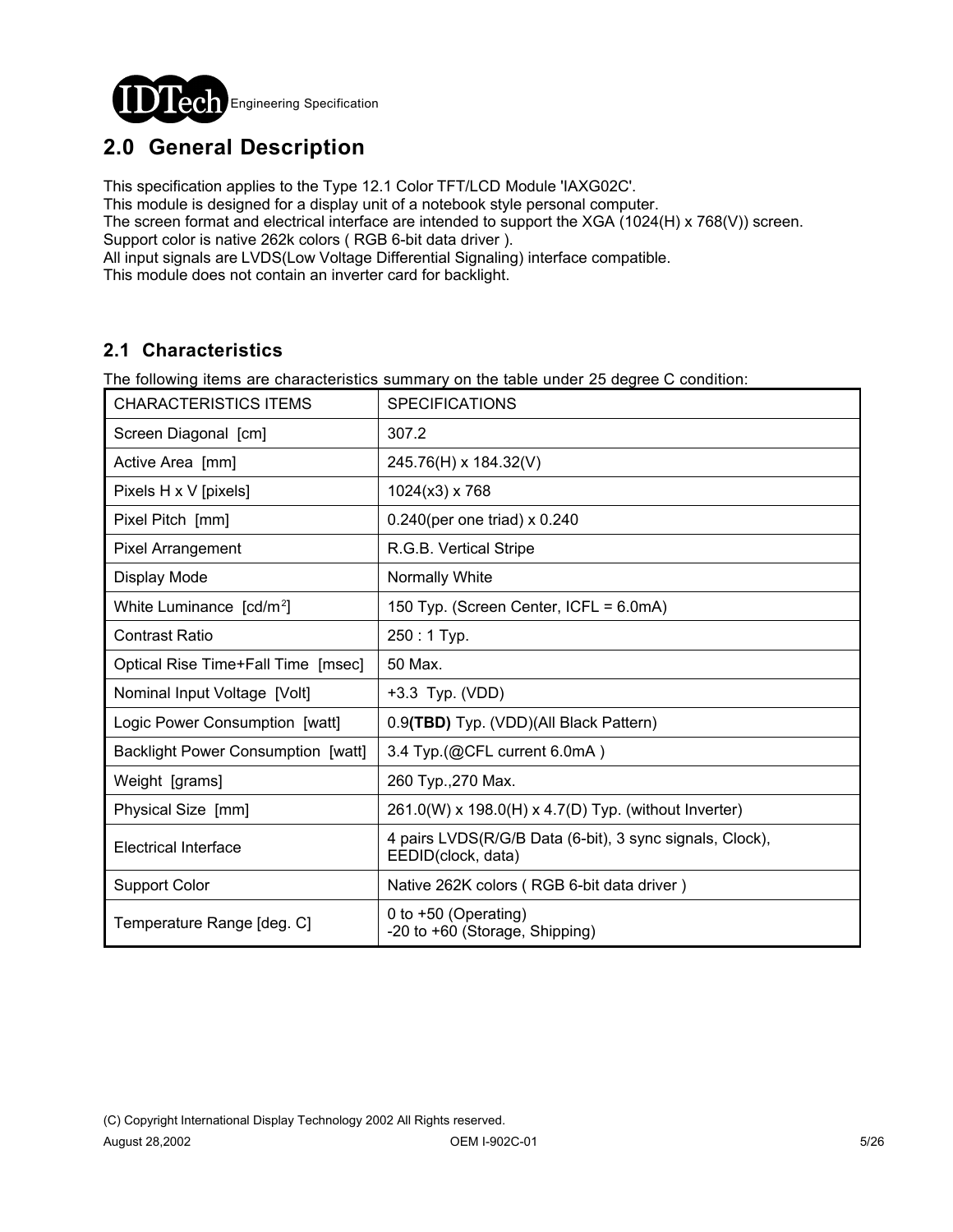

## **2.2 Functional Block Diagram**

The following diagram shows the functional block of the Type 12.1 Color TFT/LCD Module.

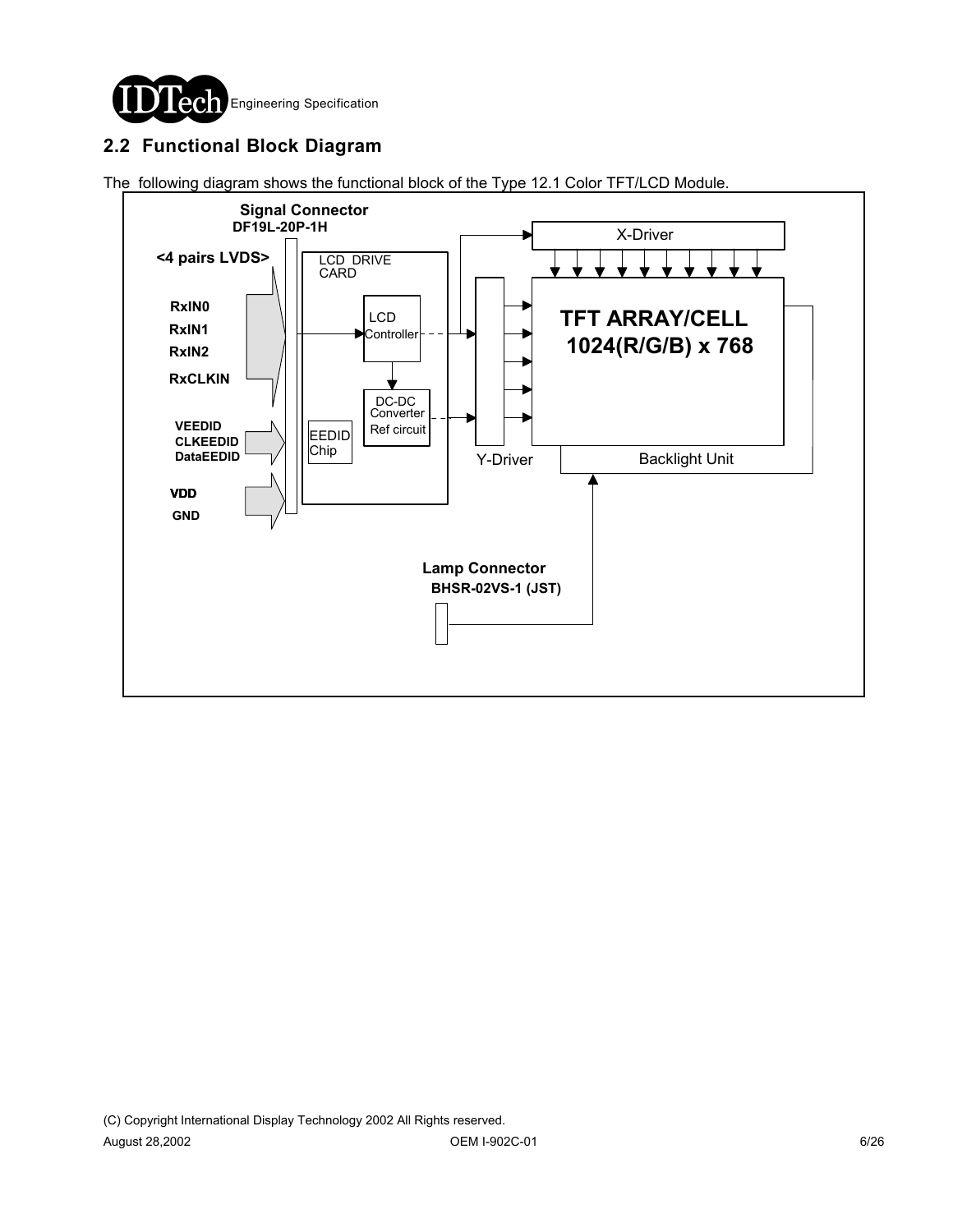

# **3.0 Absolute Maximum Ratings**

Absolute maximum ratings of the module is as follows :

| <b>Item</b>                        | Symbol       | Min          | <b>Max</b>           |                    | <b>Conditions</b>                       |
|------------------------------------|--------------|--------------|----------------------|--------------------|-----------------------------------------|
| <b>Supply Voltage</b>              | VDD          | $-0.3$       | $+4.0$               | V                  |                                         |
| Input Voltage of Signal            | Other Inputs | $-0.3$       | $VDD+0.3$            | V                  |                                         |
| Lamp Ignition Voltage              | Vinv         |              | $+1,500$             | Vrms               | $Ta = 0$ [deg.C]                        |
| <b>CFL Current</b>                 | <b>ICFL</b>  | ۰            | 7                    | mArms              |                                         |
| <b>CFL Peak Inrush Current</b>     | <b>ICFLP</b> |              | 20<br>mArms          |                    | $Ta = 25$ [deg.C]<br>(Note 1)           |
| <b>Operating Temperature</b>       | TOP          | $\mathbf{0}$ | $+50$                | deg.C              | (Note 2)                                |
| <b>Operating Relative Humidity</b> | <b>HOP</b>   | 8            | 95                   | %RH<br>(Note 2)    |                                         |
| Storage Temperature                | <b>TST</b>   | $-20$        | $+60$                | deg.C              | (Note 2)                                |
| <b>Storage Relative Humidity</b>   | <b>HST</b>   | 5            | 95                   | %RH                | (Note 2)                                |
| Vibration                          |              |              | 10-200<br>1.5        | Hz<br>G            |                                         |
| Shock                              |              |              | 18<br>50<br>220<br>2 | G<br>ms<br>G<br>ms | Rectangle wave<br><b>Half Sine Wave</b> |

**Note :** 

1. Duration : 50 [msec] Max.

2. Maximum Wet-Bulb should be 39 degree C and No condensation.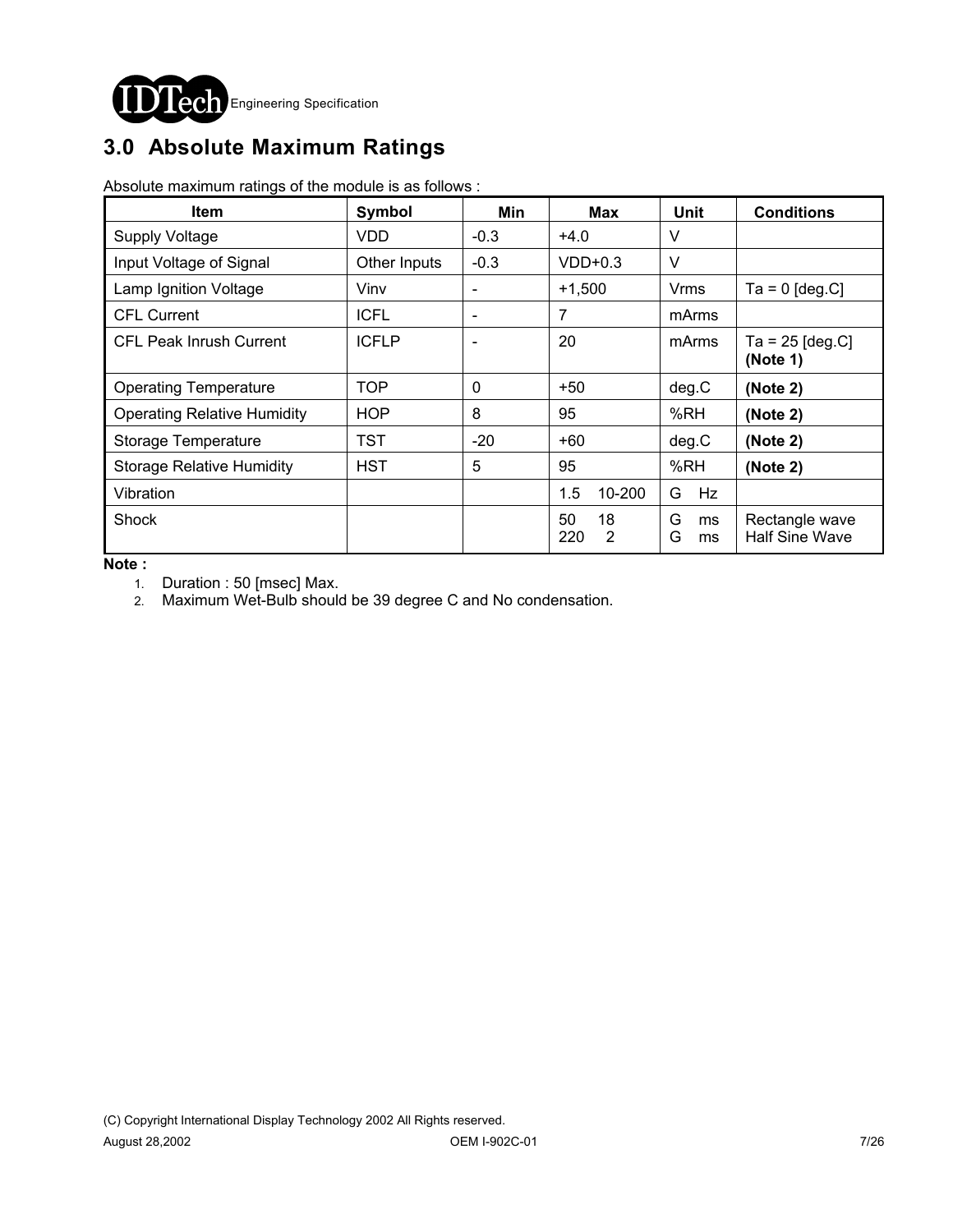

# **4.0 Optical Characteristics**

The optical characteristics are measured under stable conditions as follows under 25 degree C condition:

| Item                                 | Conditions             | Specification |             |  |
|--------------------------------------|------------------------|---------------|-------------|--|
|                                      |                        | Typ.          | <b>Note</b> |  |
| <b>Viewing Angle</b>                 | Horizontal<br>(Right)  | 40            |             |  |
| (Degrees)                            | $K \geq 10$<br>(Left)  | 40            |             |  |
|                                      | Vertical<br>(Upper)    | 15            |             |  |
| K:Contrast Ratio                     | $K \geq 10$<br>(Lower) | 30            |             |  |
| Contrast ratio                       |                        | 250           |             |  |
| Response Time                        | Rising + Falling       |               | 50 Max.     |  |
| (ms)                                 |                        |               |             |  |
| Color                                | Red<br>X               | 0.577         |             |  |
| Chromaticity                         | Red<br>у               | 0.338         |             |  |
| (CIE)                                | Green<br>$\mathsf{x}$  | 0.310         |             |  |
|                                      | Green<br>y             | 0.544         |             |  |
|                                      | <b>Blue</b><br>X       | 0.158         |             |  |
|                                      | Blue<br>у              | 0.124         | -           |  |
|                                      | White<br>X             | 0.313         |             |  |
|                                      | White<br>y             | 0.329         |             |  |
| White Luminance (cd/m <sup>2</sup> ) |                        | 150Typ.       | 120 Min.    |  |
| ICFL 6.0 mA                          |                        | Center        | Center      |  |
|                                      |                        | 140Typ.       | 112 Min.    |  |
|                                      |                        | 5 points      | 5 points    |  |
|                                      |                        | average       | average     |  |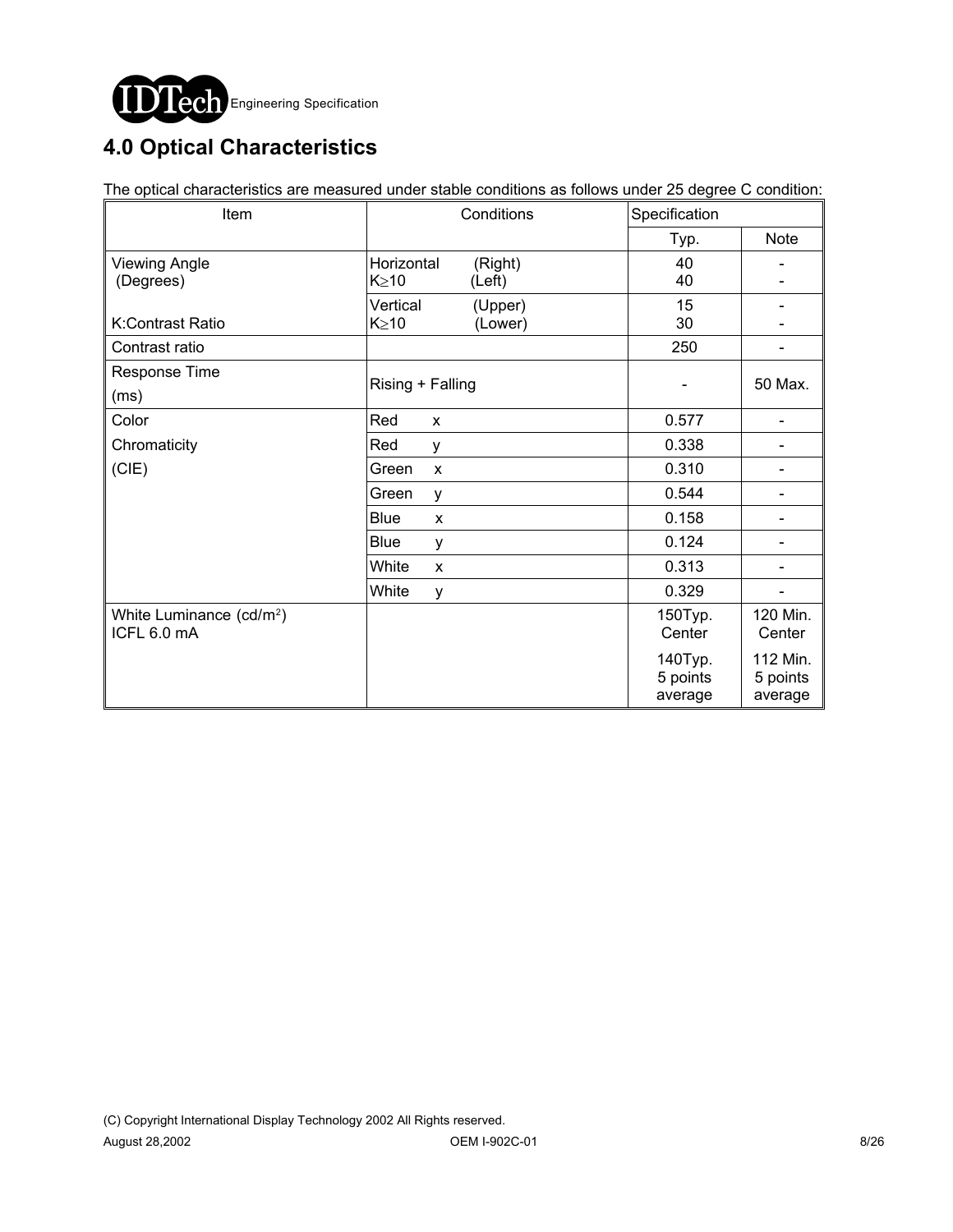

# **5.0 Signal Interface**

## **5.1 Connectors**

Physical interface is described as for the connector on module. These connectors are capable of accommodating the following signals and will be following components.

| Connector Name / Designation         | For Signal Connector                                 |
|--------------------------------------|------------------------------------------------------|
| Manufacturer                         | <b>HIROSE</b>                                        |
| Type / Part Number                   | DF19L-20P-1H                                         |
| <b>Mating Receptacle/Part Number</b> | DF19G-20S-1F (FPC Type)<br>DF19G-20S-1C (Cable Type) |

| Connector Name / Designation | For Lamp Connector |  |  |
|------------------------------|--------------------|--|--|
| Manufacturer                 | <b>JST</b>         |  |  |
| Type / Part Number           | <b>BHSR-02VS-1</b> |  |  |
| Mating Type / Part Number    | SM02B-BHSS-1       |  |  |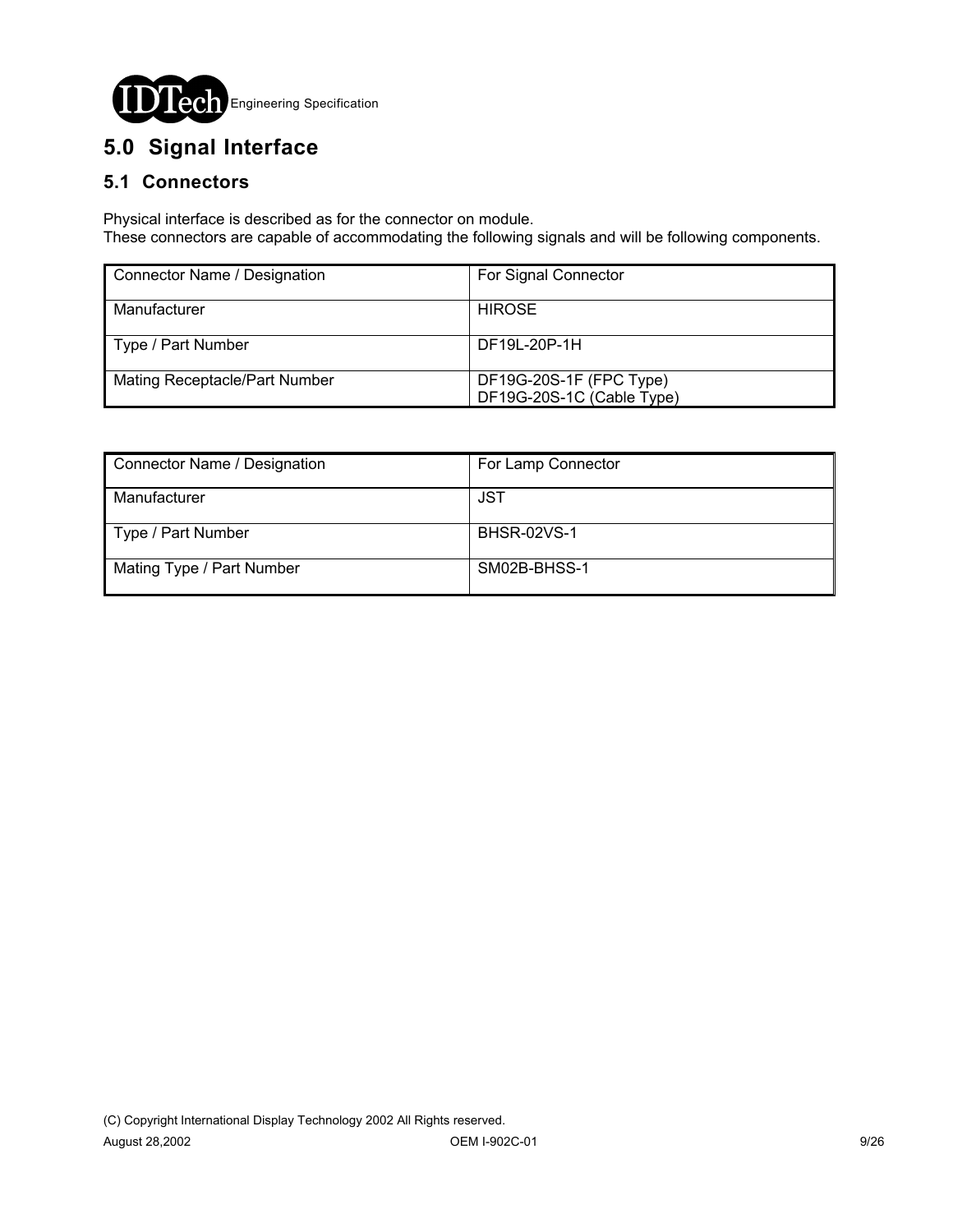

### **5.2 Interface Signal Connector**

| Pin# | <b>Signal Name</b>   |  | Pin# | <b>Signal Name</b> |
|------|----------------------|--|------|--------------------|
|      | <b>GND</b>           |  | 11   | RxIN1-(Note 5      |
| 2    | VDD                  |  | 12   | RxIN1+(Note 5      |
| 3    | VDD                  |  | 13   | <b>GND</b>         |
| 4    | VEDID (Note 2, 3)    |  | 14   | RxIN2-(Note 5      |
| 5    | Reserved (Note 1)    |  | 15   | RxIN2+(Note 5      |
| 6    | CIKEDID (Note 2, 4)  |  | 16   | <b>GND</b>         |
|      | DataEDID (Note 2, 4) |  | 17   | RxCLKIN-(Note      |
| 8    | RxIN0- (Note 5)      |  | 18   | RxCLKIN+(Note      |
| 9    | RxIN0+(Note 5)       |  | 19   | <b>GND</b>         |
| 10   | <b>GND</b>           |  | 20   | <b>GND</b>         |

| n # | <b>Signal Name</b>   | Pin# | <b>Signal Name</b> |
|-----|----------------------|------|--------------------|
| 1   | <b>GND</b>           | 11   | RxIN1-(Note 5)     |
| 2   | VDD                  | 12   | RxIN1+(Note 5)     |
| 3   | VDD                  | 13   | <b>GND</b>         |
| 4   | VEDID (Note 2, 3)    | 14   | RxIN2-(Note 5)     |
| 5   | Reserved (Note 1)    | 15   | RxIN2+(Note 5)     |
| 6   | CIKEDID (Note 2, 4)  | 16   | <b>GND</b>         |
| 7   | DataEDID (Note 2, 4) | 17   | RxCLKIN-(Note 5)   |
| 8   | RxIN0- (Note 5)      | 18   | RxCLKIN+(Note 5)   |
| 9   | RxIN0+(Note 5)       | 19   | <b>GND</b>         |
| 10  | GND                  | 20   | <b>GND</b>         |

**Note :**

**Note :**

1. 'Reserved' pins are not allowed to connect any other line.

2. This LCD Module complies with "VESA ENHANCED EXTENDED DISPLAY IDENTIFICATION DATA STANDARD Release A, Revision 1" and supports "EEDID version 1.3". This module is equipped with a  $l^2C$ compatible EEPROM FM24C03U (Fairchild Semiconductor International), whose device address is fixed zero.

3. V<sub>EEDID</sub> power source shall be the limited current circuit which has not exceeding 1A. (Reference Document : "Enhanced Display Data Channel (E-DDC™) Proposed Standard", VESA)

4. Both CLK<sub>EEDID</sub> line and DATA<sub>EEDID</sub> line are pulled up with 10k ohm resistor to V<sub>EEDID</sub> power source line at LCD panel, respectively.

5. Voltage levels of all input signals are LVDS compatible. Refer to "Signal Electrical Characteristics for LVDS", for voltage levels of all input signals.

## **5.3 Interface Signal Description**

| <b>Signal Description</b> |                                                                  |
|---------------------------|------------------------------------------------------------------|
| Signal Name               | Description                                                      |
| RxIN0+, RxIN0-            | LVDS differential data input (Red0-Red5, Green0)                 |
| RxIN1+, RxIN1-            | LVDS differential data input (Green1-Green5, Blue0-Blue1)        |
| RxIN2+, RxIN2-            | LVDS differential data input (Blue2-Blue5, HSync, VSync, DSPTMG) |
| RxCLKIN+, RxCLKIN-        | LVDS differential clock input                                    |
| <b>VDD</b>                | +3.3V Power Supply                                               |
| <b>GND</b>                | Ground                                                           |

! The module uses a 100ohm resistor between positive and negative data lines of each receiver input.

! Input signals shall be low or Hi-Z state when VDD is off.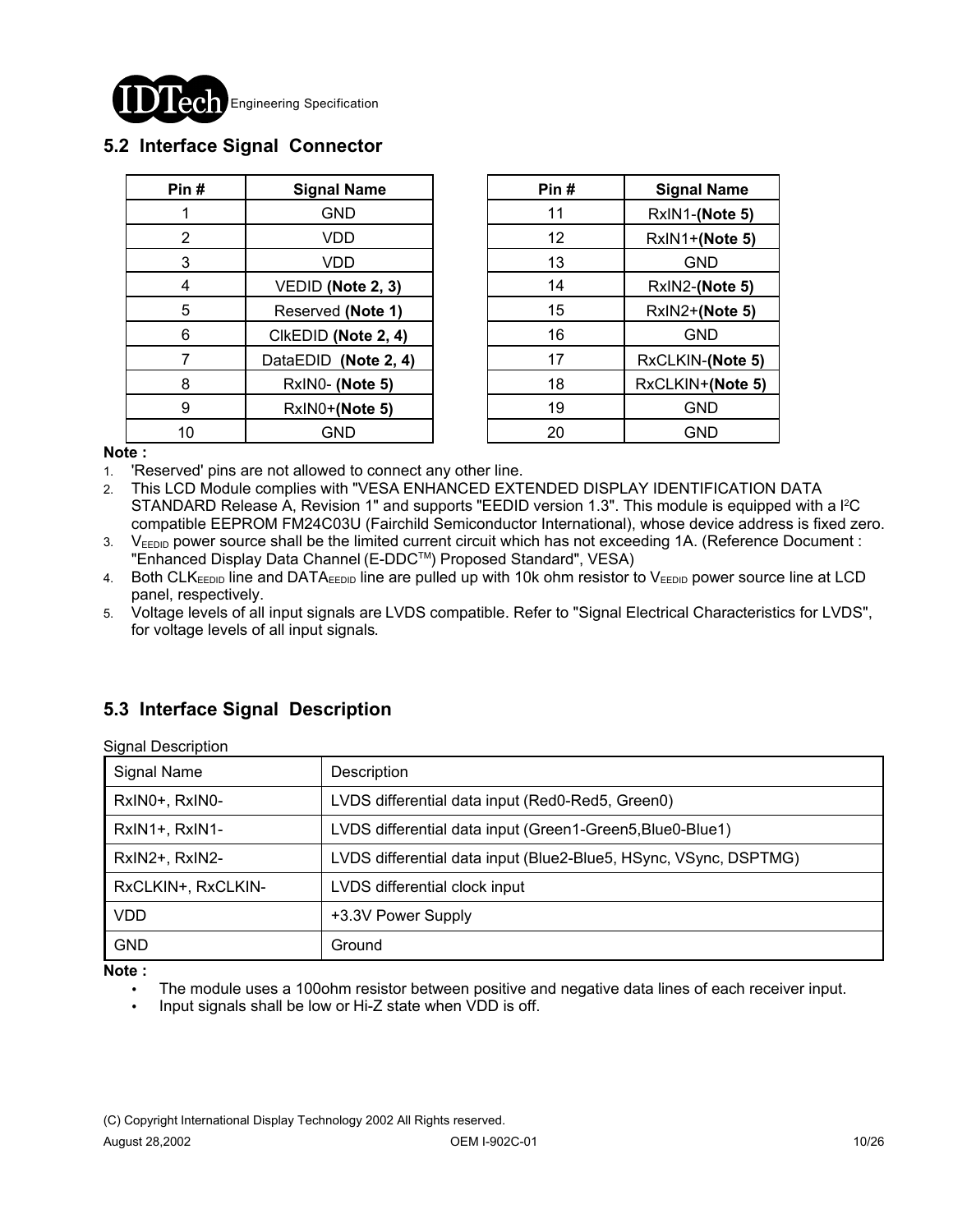

| <b>SIGNAL NAME</b>                                                   | Description                                                                                               |                                                                                                                                                                                               |
|----------------------------------------------------------------------|-----------------------------------------------------------------------------------------------------------|-----------------------------------------------------------------------------------------------------------------------------------------------------------------------------------------------|
| +RED5<br>+RED4<br>+RED3<br>+RED2<br>+RED1<br>+RED0                   | Red Data 5 (MSB)<br>Red Data 4<br>Red Data 3<br>Red Data 2<br>Red Data 1<br>Red Data 0 (LSB)              | Red-pixel Data<br>Each red pixel's brightness data consists of these 6 bits<br>pixel data.                                                                                                    |
| +GREEN 5<br>+GREEN 4<br>+GREEN 3<br>+GREEN 2<br>+GREEN 1<br>+GREEN 0 | Green Data 5 (MSB)<br>Green Data 4<br>Green Data 3<br>Green Data 2<br>Green Data 1<br>Green Data 0 (LSB)  | Green-pixel Data<br>Each green pixel's brightness data consists of these 6 bits<br>pixel data.                                                                                                |
| +BLUE 5<br>+BLUE 4<br>+BLUE 3<br>+BLUE 2<br>+BLUE 1<br>+BLUE 0       | Blue Data 5 (MSB)<br>Blue Data 4<br>Blue Data 3<br>Blue Data 2<br><b>Blue Data 1</b><br>Blue Data 0 (LSB) | <b>Blue-pixel Data</b><br>Each blue pixel's brightness data consists of these 6 bits<br>pixel data.                                                                                           |
| -DTCLK                                                               | Data Clock                                                                                                | The typical frequency is 65.0 MHz. The signal is used to<br>strobe the pixel data and DSPTMG signals. All pixel data<br>shall be valid at the falling edge when the DSPTMG signal<br>is high. |
| <b>DSPTMG</b>                                                        | Display Timing                                                                                            | This signal is strobed at te falling edge of -DTCLK. When<br>the signal is high, the pixel data shall be valid to be<br>displayed.                                                            |
| <b>VSYNC</b>                                                         | <b>Vertical Sync</b>                                                                                      | The signal is synchronized to -DTCLK.                                                                                                                                                         |
| <b>HSYNC</b>                                                         | <b>Horizontal Sync</b>                                                                                    | The signal is synchronized to -DTCLK.                                                                                                                                                         |

**Note :** Output signals from any system shall be low or Hi-Z state when VDD is off.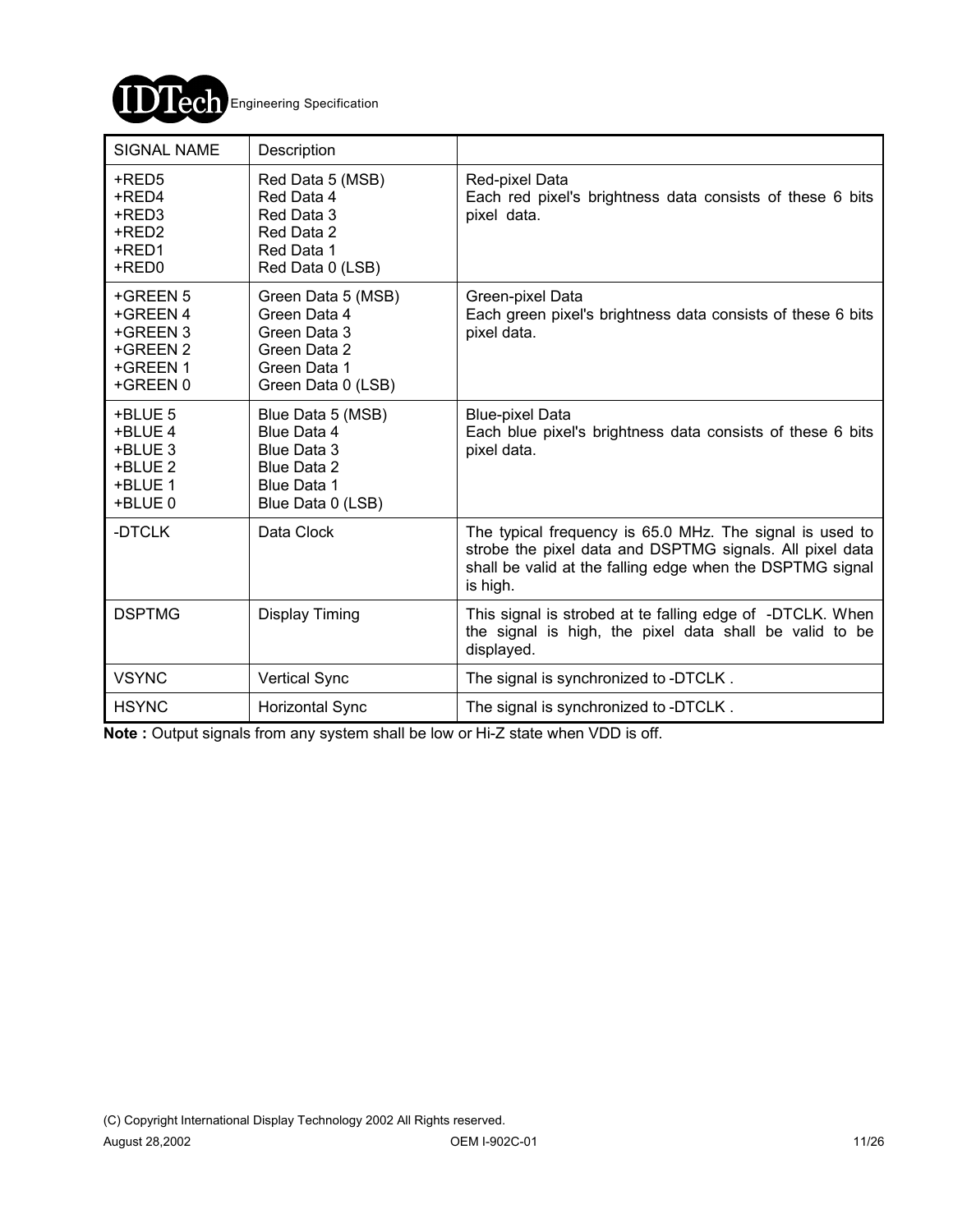

## **5.4 Interface Signal Electrical Characteristics**

### **5.4.1 Signal Electrical Characteristics for LVDS Receiver**

The LVDS receiver equipped in this LCD module is compatible with ANSI/TIA/TIA-644 standard.

#### Electrical Characteristics

| Parameter                            | Symbol           | Min    | Тур | Max    | Unit | Conditions                  |
|--------------------------------------|------------------|--------|-----|--------|------|-----------------------------|
| Differential Input High Threshold    | Vth              |        |     | $+100$ | mV   | $Vcm=+1.2V$                 |
| Differential Input Low Threshold     | Vtl              | $-100$ |     |        | mV   | $Vcm=+1.2V$                 |
| Magnitude Differential Input Voltage | Vid              | 100    |     | 600    | mV   |                             |
| Common Mode Voltage                  | Vcm              | 1.0    | 1.2 | 1.4    | v    | Vth - Vtl = $200 \text{mV}$ |
| Common Mode Voltage Offset           | $\triangle V$ cm | -50    |     | $+50$  | mV   | Vth - Vtl = $200 \text{mV}$ |

**Note :**

- ! Input signals shall be low or Hi-Z state when VDD is off.
- ! All electrical characteristics for LVDS signal are defined and shall be measured at the interface connector of LCD (See Figure "**Measurement system**").

Voltage Definitions

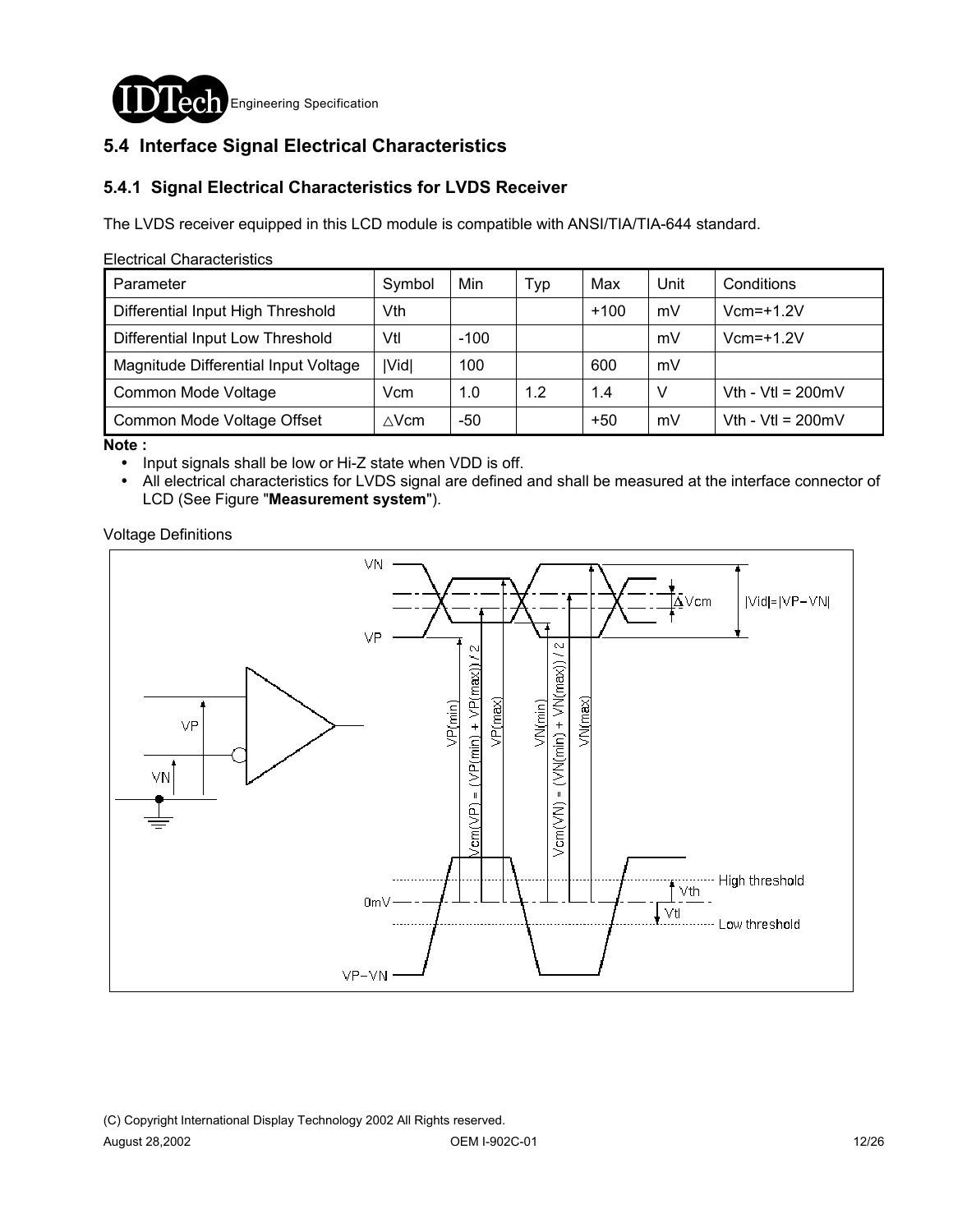



#### Timming Requirements

| Parameter                      | Symbol | Min    | Typ   | Max    | Unit   | Conditions                                                 |
|--------------------------------|--------|--------|-------|--------|--------|------------------------------------------------------------|
| <b>Clock Frequency</b>         | fc     | 50     | 65    | 67     | MHz    |                                                            |
| Cycle Time                     | tc     | 14.93  | 15.38 | 20.00  | ns     |                                                            |
| Data Setup Time (Note 1)       | Tsu    | 600    |       |        | ps     | $fc = 65 MHz$ , $tCCJ < 50 ps$ ,                           |
| Data Hold Time (Note 2)        | Thd    | 600    |       |        | ps     | Vth-Vtl = $200mV$ ,<br>Vcm = $1.2V$ , $\triangle V$ cm = 0 |
| Cycle-to-cycle jitter (Note 3) | tCCJ   | $-150$ |       | $+150$ | ps     | $fc = 65 MHz$ , $Tsu = Thd = 900 ps$                       |
| Cycle Modulation Rate (Note 4) | tCJavg |        |       | 20     | ps/clk | $fc = 65 MHz$ , $Tsu = Thd = 900 ps$                       |

#### **Note :**

- 1. All values are at VDD=3.3V, Ta=25 degree C.
- 2. See figure "**Timing Definition**" and "**Timing Definition(detail A)**" for definition.
- 3. Jitter is the magnitude of the change in input clock period.
- 4. This specification defines maximum average cycle modulation rate in peak-to-peak transition within any 100 clock cycles. Figure "**Cycle Modulation Rate**" illustrates a case against this requirement. This specification is applied only if input clock peak jitter within any 100 clock cycles is greater than 300ps.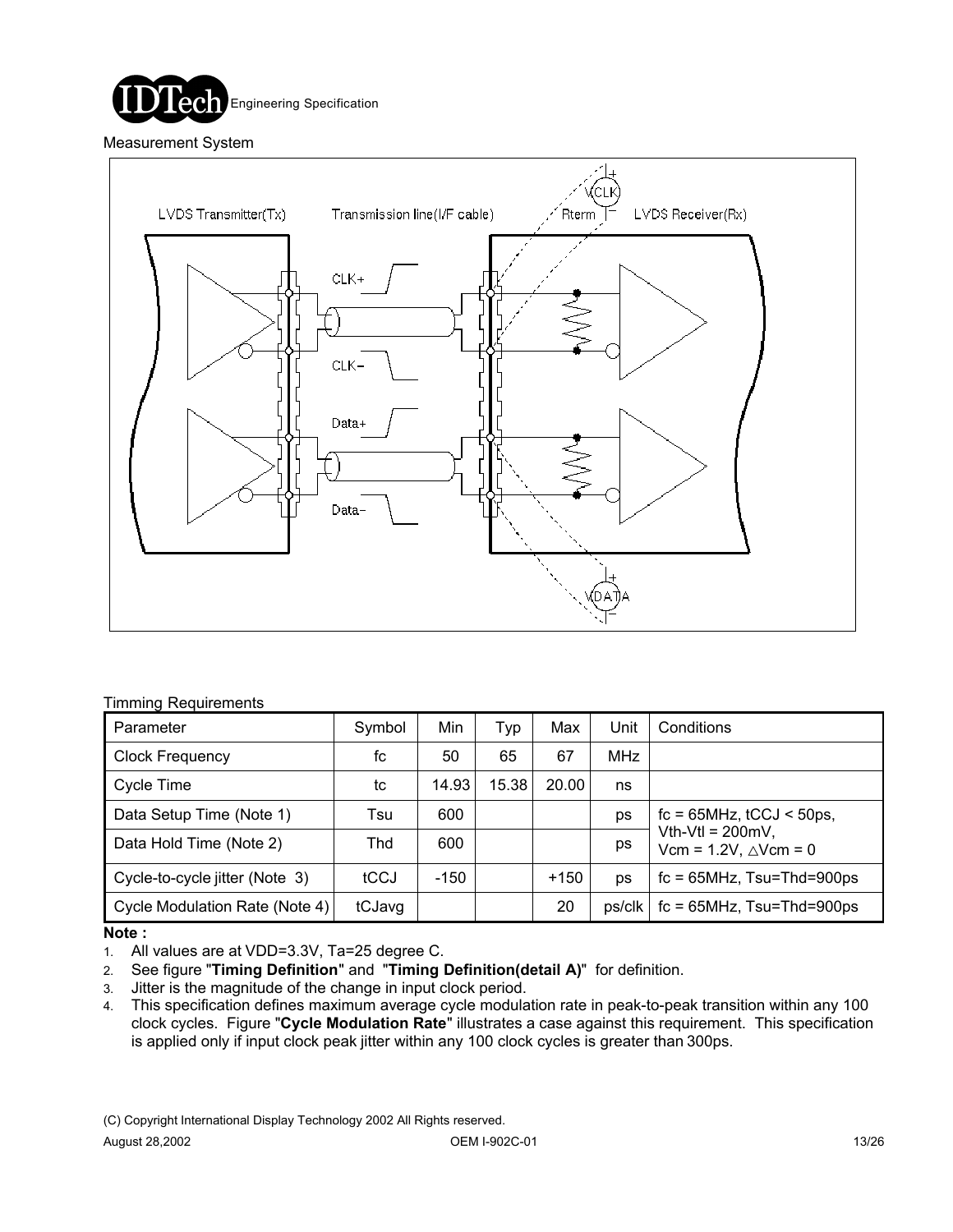

### Timing Definition

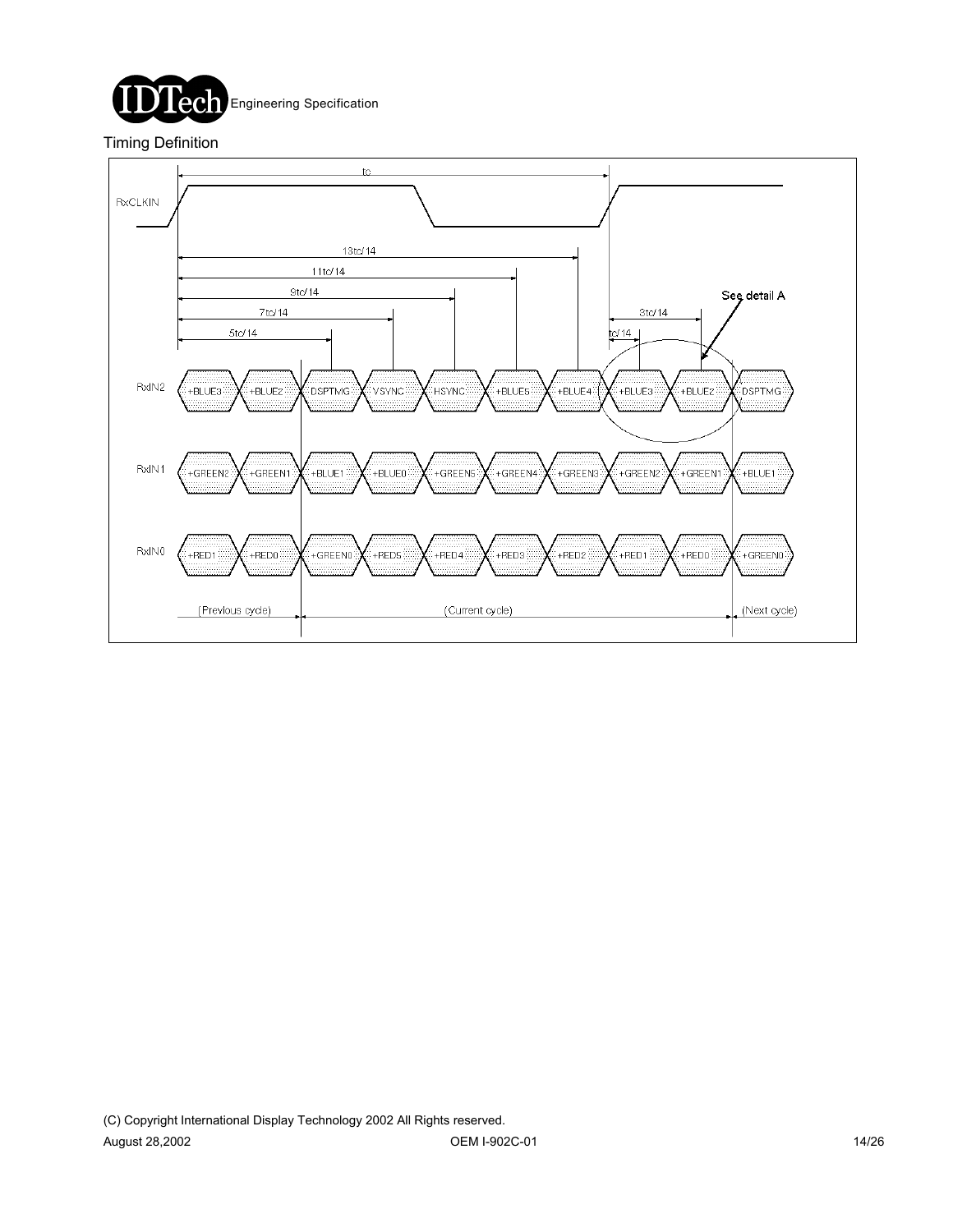

#### Timing Definition(detail A)



**Note:** Tsu and Thd are internal data sampling window of receiver. Trskm is the system skew margin; i.e., the sum of cable skew, source clock jitter, and other inter-symbol interference, shall be less than Trskm.



#### Cycle Modulation Rate

(C) Copyright International Display Technology 2002 All Rights reserved. August 28,2002 **OEM I-902C-01 OEM I-902C-01 15/26**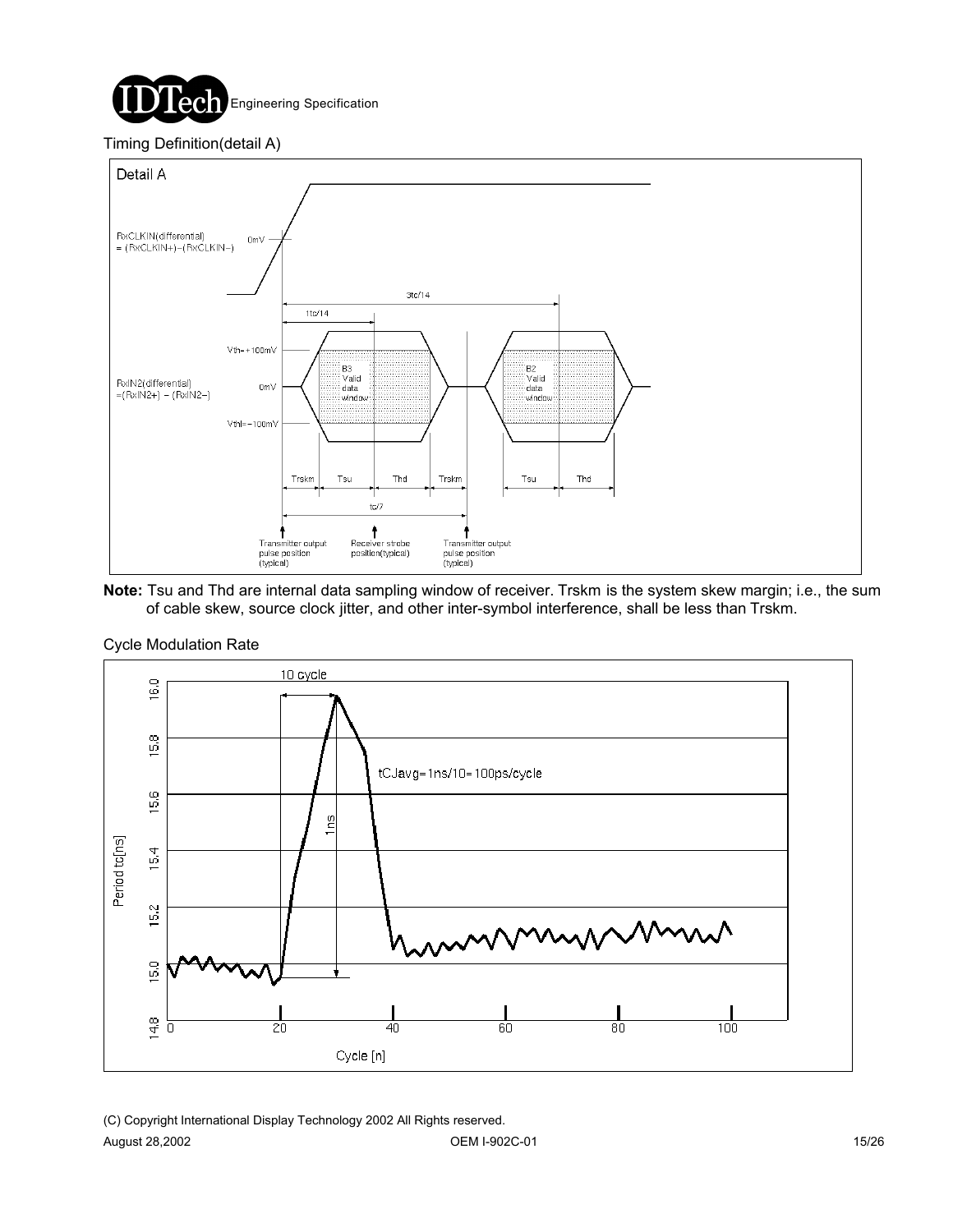

## **5.4.2 LVDS Receiver Internal Circuit**

The following figure shows the internal block diagram of the LVDS receiver. This LCD module equips termination resistors for LVDS link.



### **5.4.3 Recommended Guidelines for Motherboard PCB Design and Cable Selection**

- ! Following the suggestions below will help to achieve optimal results.
- ! Use controlled impedance media for LADS signals. They should have a matched differential impedance of 100 ohm.
- ! Match electrical lengths between traces to minimize signal skew.
- ! Isolate TEL signals from LADS signals.
- ! For cables, twisted pair, twin, or flex circuit with close coupled differential traces are recommended.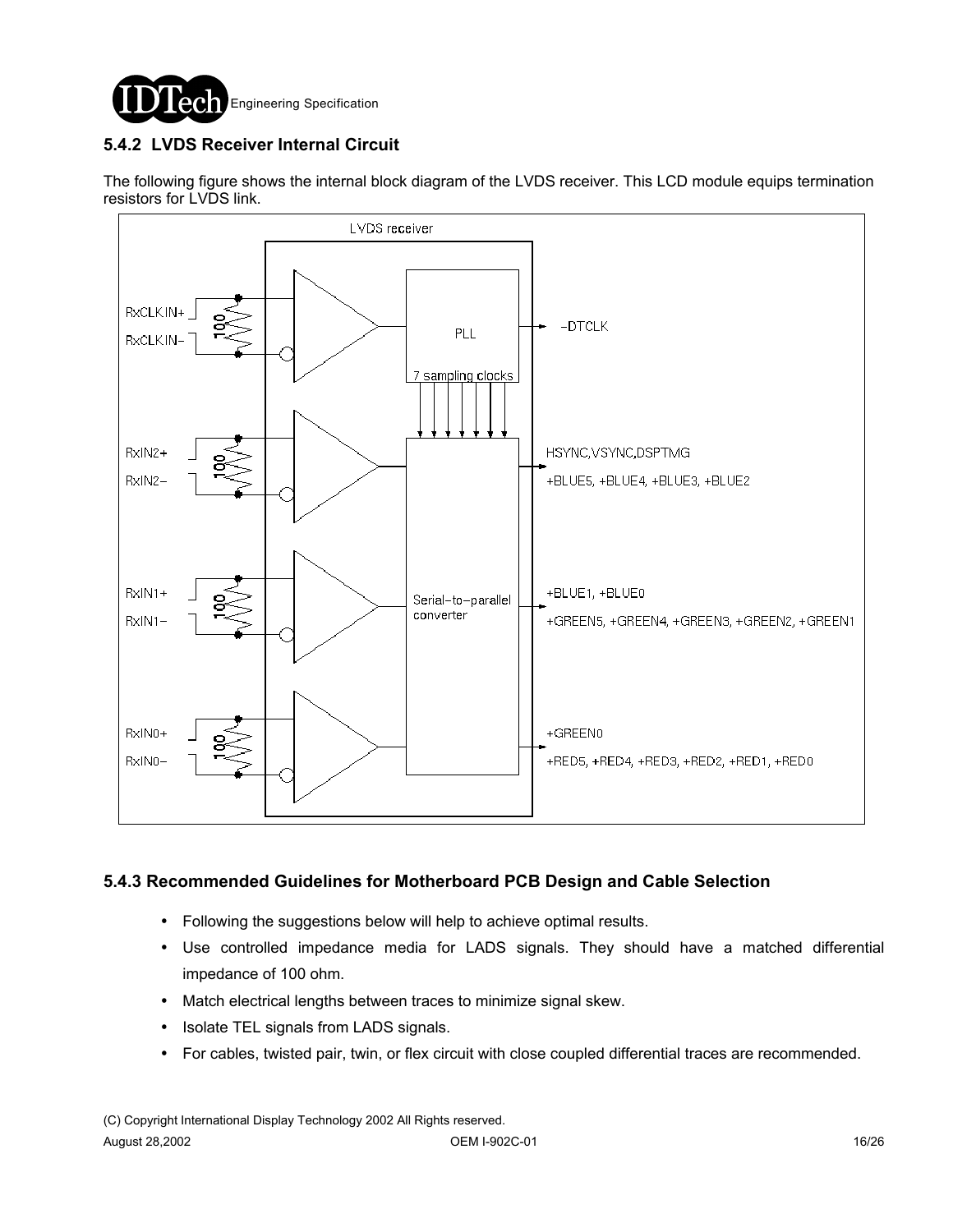

## **5.5 Signal for Lamp Connector**

| Pin# | <b>Signal Name</b> |
|------|--------------------|
|      | Lamp High Voltage  |
|      | Lamp Low Voltage   |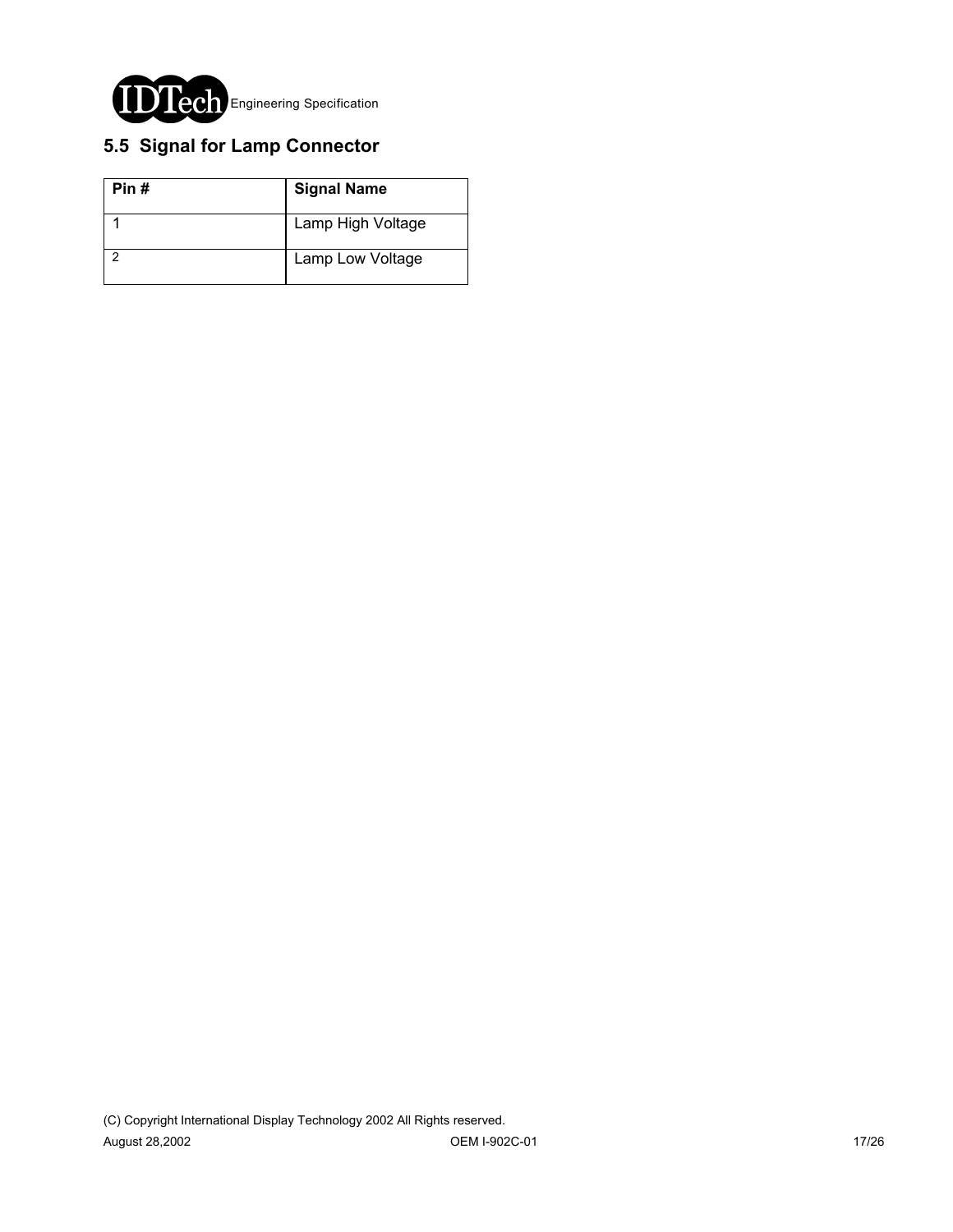

# **6.0 Pixel format image**

Following figure shows the relationship of the input signals and LCD pixel format image. Even and odd pair of RGB data are sampled at a time.

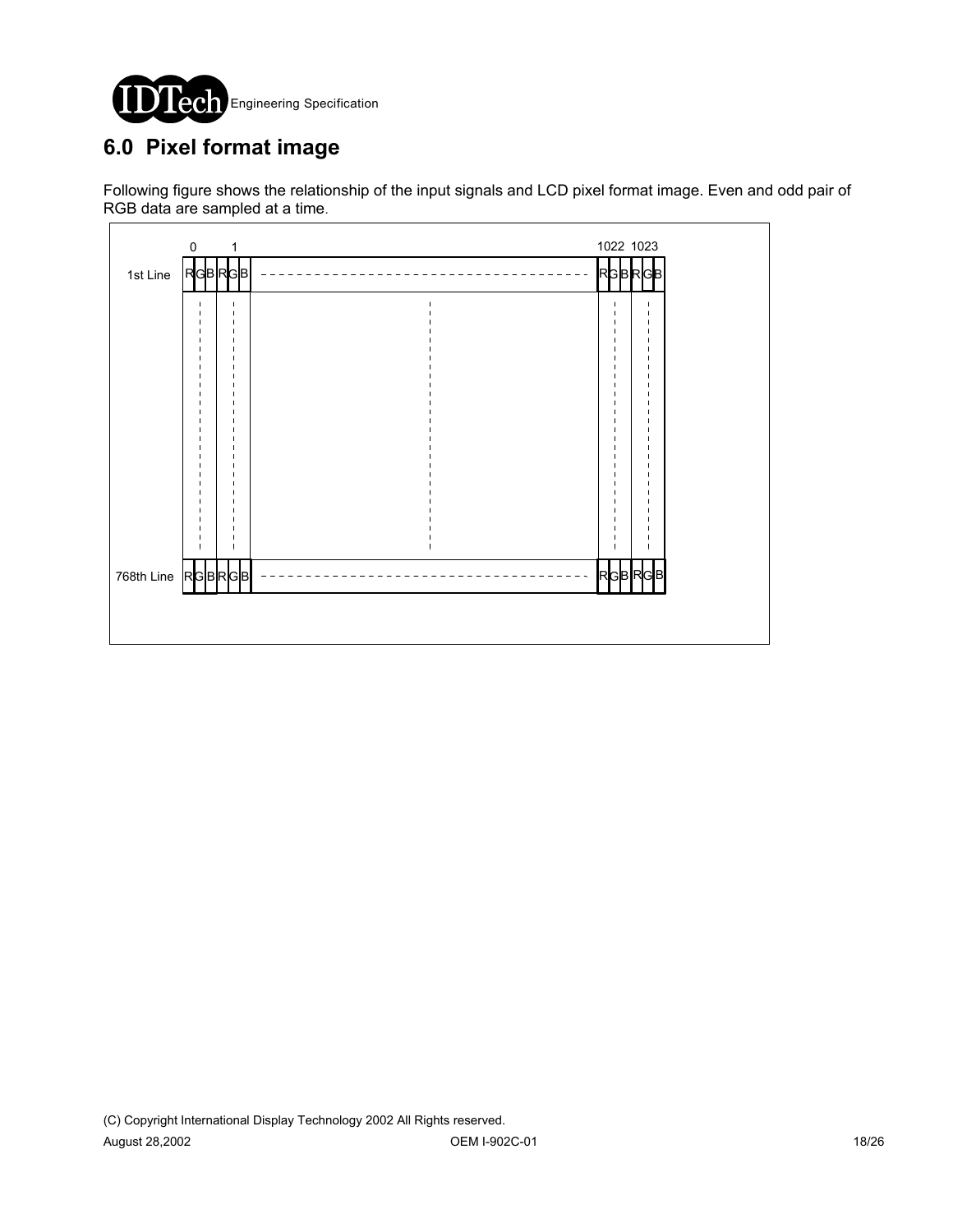

# **7.0 Parameter guide line for CFL Inverter**

| <b>SYMBOL</b> | <b>PARAMETER</b>                                  | <b>MIN</b> | D.P<br>(Note 1) | <b>MAX</b> | <b>UNITS</b>                          | <b>CONDITION</b>                    |
|---------------|---------------------------------------------------|------------|-----------------|------------|---------------------------------------|-------------------------------------|
| (L63)         | White Luminance<br>(Center)<br>(5 points average) |            | 150<br>140      |            | $\lceil cd/m^2 \rceil$<br>[ $cd/m2$ ] | Ta=25[deg. C]                       |
| <b>ICFL</b>   | CFL current                                       | 3.0        | 6.0             | 7.0        | [mArms]                               | $Ta = 25$ [deg. $C$ ]<br>(Note 2)   |
| <b>ICFLP</b>  | <b>CFL Peak Inrush Current</b>                    |            |                 | 20         | [mA]                                  | $Ta = 25$ [deg. $C$ ]<br>(Note 2,6) |
| <b>FCFL</b>   | <b>CFL Frequency</b>                              | 40         |                 | 60         | [kHz]                                 | $Ta = 25$ [deg. $C$ ]<br>(Note 3)   |
| <b>VCFLi</b>  | <b>Inverter Ignition Voltage</b>                  | 1,600      |                 |            | [Vrms]                                | $Ta=0$ [deg. $C$ ]                  |
| <b>VCFL</b>   | CFL Voltage (Reference)                           |            | 560             |            | [Vrms]                                | $Ta = 25$ [deg. $C$ ]               |
| <b>PCFL</b>   | CFL Power consumption                             |            | 3.4             |            | [W]                                   | $Ta = 25$ [deg. $C$ ]<br>(Note 4)   |

**Note :**

1. Design Point

2. If it exceeds MIN/MAX values, then"CFL Life" , "ON/OFF Cycle", and "SAFETY" will not be guaranteed.

3. CFL Frequency should be carefully determined to avoid interference between inverter and TFT LCD.

4. Calculated value for reference (ICFL x VCFL = PCFL).

5. It should be employed the inverter which has `Duty Dimming`, if ICFL is less than 4[mA].

6. Duration: 50msec MAX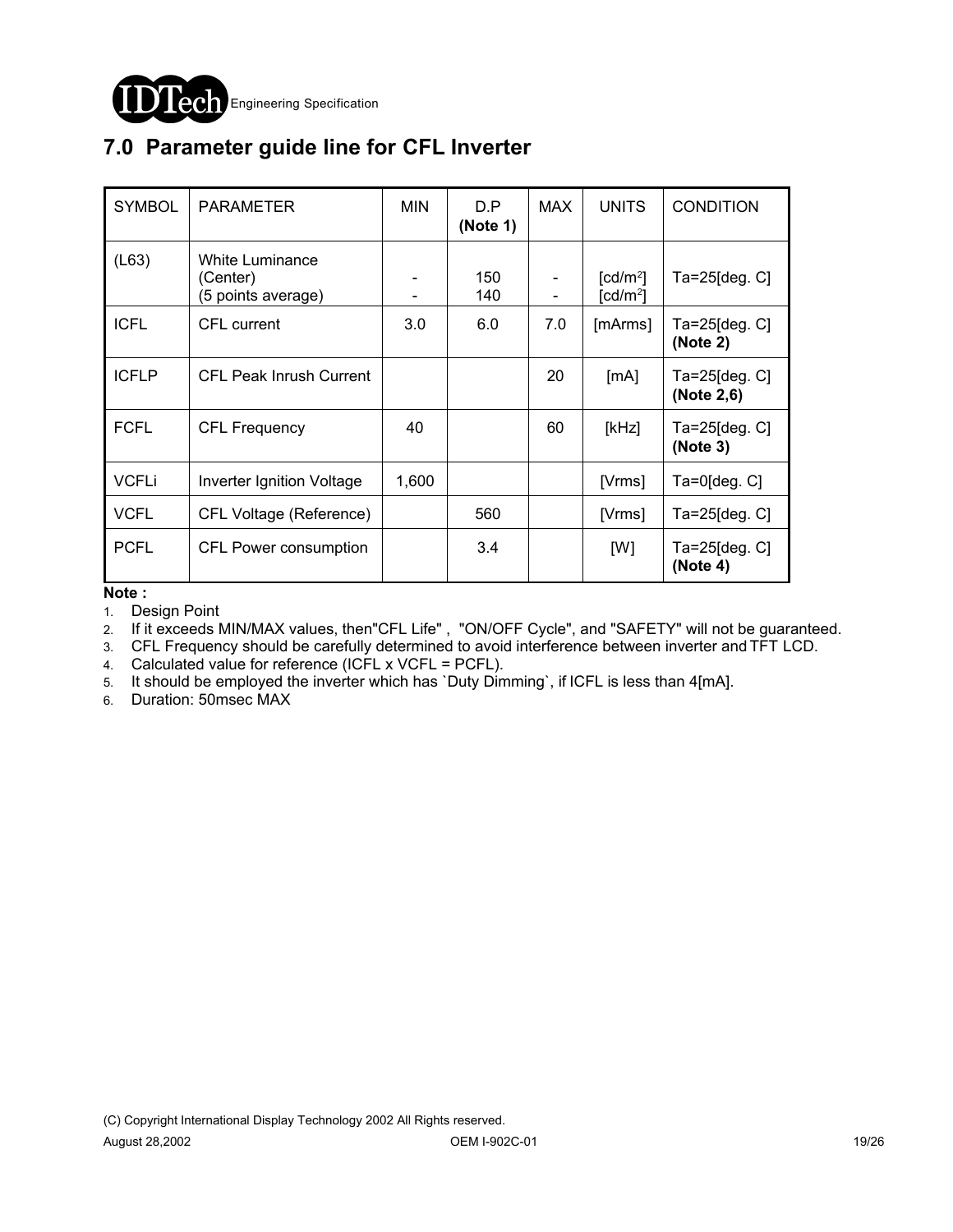

The following chart is Luminance versus Lamp Current for your reference.

**TBD**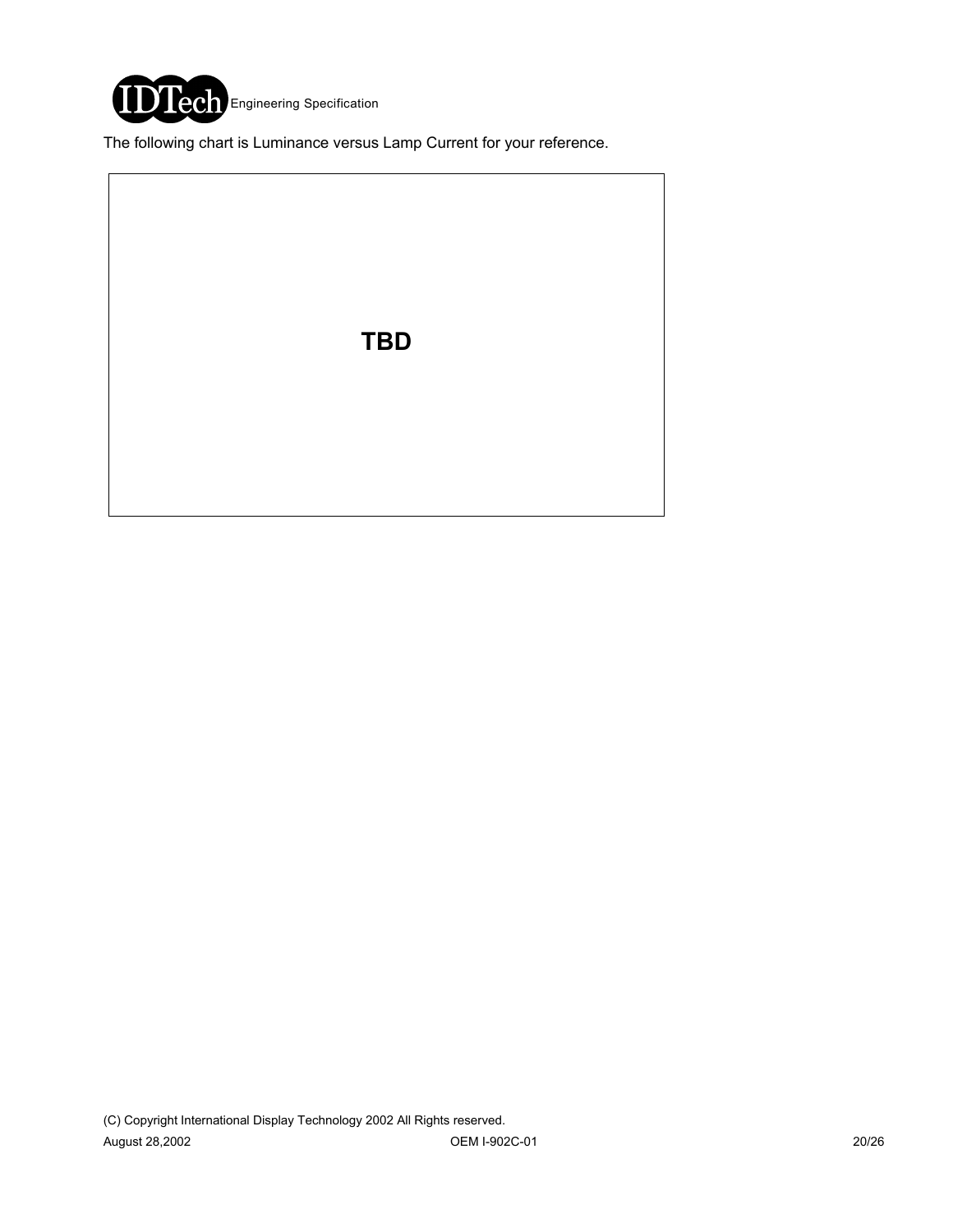

## **8.0 Interface Timings**

Basically, interface timings should match the VESA 1024x768 / 60 Hz (VG901101) manufacturing guide line timing. These timings described here are not actual input timings of LCD module but output timings of SN75LVDS86DGG(Texas Instruments) or equivalent.

## **8.1 Timing Characteristics**

| Symbol     |                        | <b>MIN</b>   | <b>TYP</b> | <b>MAX</b> | <b>Unit</b> | <b>Note</b> |
|------------|------------------------|--------------|------------|------------|-------------|-------------|
| fdck       | <b>DTCLK Frequency</b> |              | 65.00      |            | <b>MHz</b>  |             |
| tck        | DTCLK cycle time       |              | 15.38      |            | nsec        |             |
| tx         | X total time           | 1206         | 1344       | 2047       | tck         |             |
| tacx       | X active time          | 1024         | 1024       | 1024       | tck         |             |
| Hsync      | H frequency            |              | 48.363     |            | <b>KHz</b>  |             |
| <b>Hsw</b> | H-Sync width           | 8            | 136        |            | tck         | 2           |
| Hbp        | H back porch           | 8            | 160        |            | tck         | 2           |
| <b>Hfp</b> | H front porch          | 0            | 24         |            | tck         |             |
| ty         | Y total time           | 777          | 806        | 1023       | tx          |             |
| tacy       | Y active time          | 768          | 768        | 768        | tx          |             |
| Vsync      | Frame rate             | (55)         | 60         | 61         | Hz          |             |
| Vw         | V-sync Width           | $\mathbf{1}$ | 6          |            | tx          |             |
| Vfp        | V-sync front porch     | 1            | 3          |            | tx          |             |
| Vbp        | V-sync back porch      | 7            | 29         | 63         | tx          | 3           |

**Note1** : **tbkx** = Hfp + Hsw + Hbp **Note2** : 32 <= Hsw + Hbp < 515 [tck].

**Note3 :** Vbp should be static.

If timing signal is invalid, the LCD enters "self protection mode" and the screen becomes whole black. Once the signal is back, it resumes normal operation.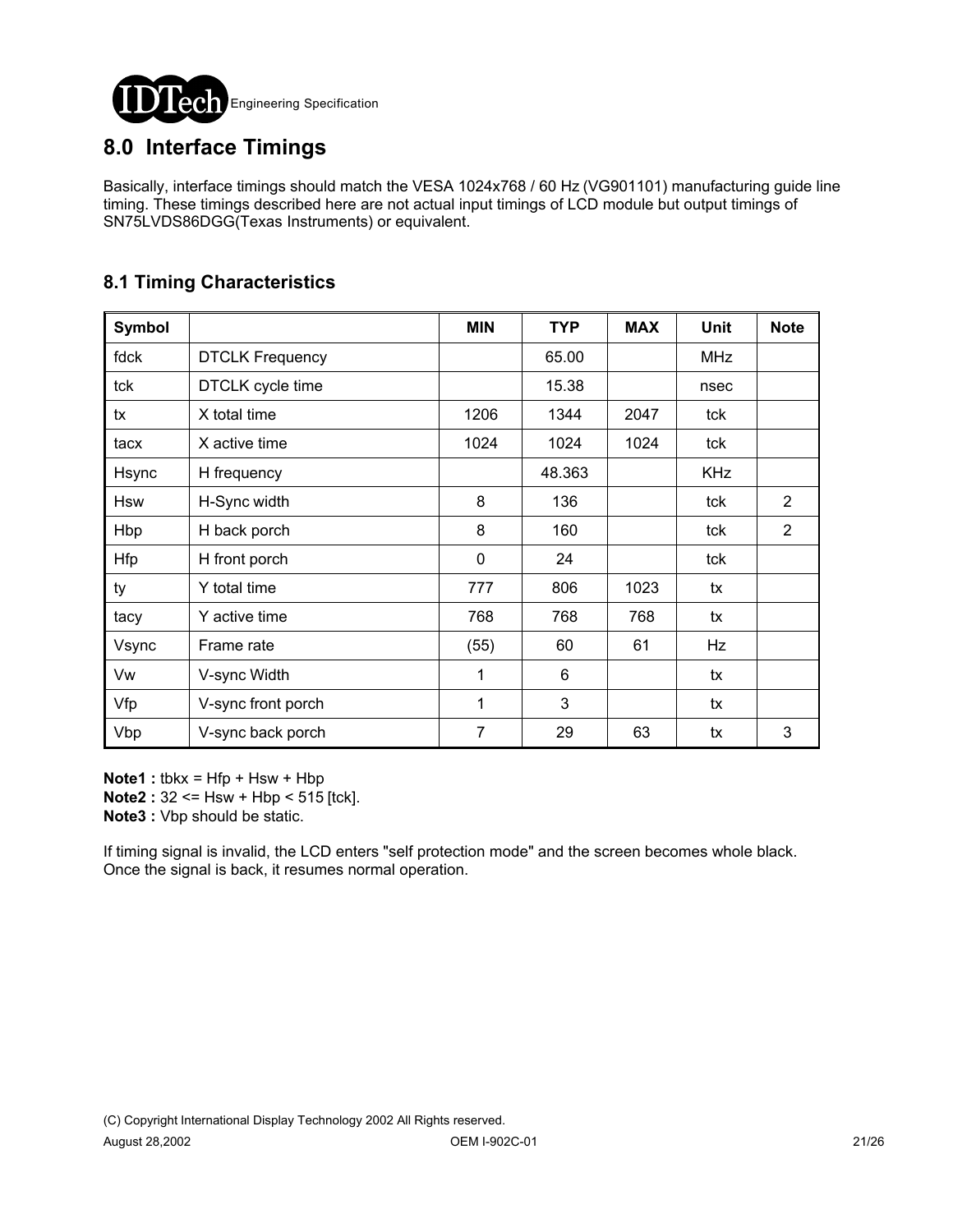

## **8.2 Timing Definition**

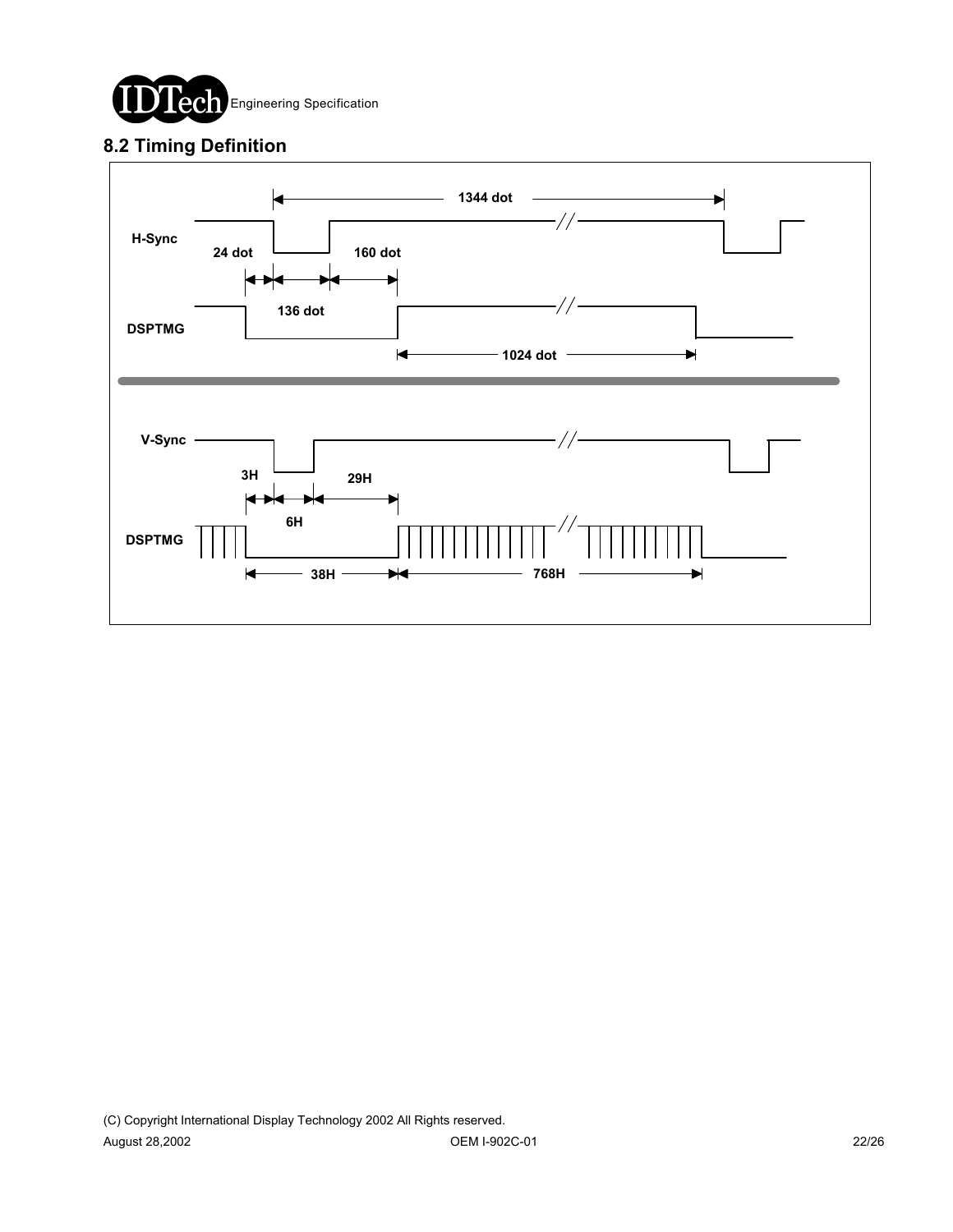

# **9.0 Power Consumption**

Input power specifications are as follows;

| <b>SYMBOL</b> | <b>PARAMETER</b>                            | Min | Typ | Max | <b>UNITS</b> | <b>CONDITION</b>                         |
|---------------|---------------------------------------------|-----|-----|-----|--------------|------------------------------------------|
| <b>VDD</b>    | Logic/LCD Drive<br>Voltage                  | 3.0 | 3.3 | 3.6 | [V]          | Load Capacitance 20[uF]                  |
| <b>PDD</b>    | <b>VDD Power</b>                            |     |     | 1.2 | [W]          | Max. Pattern,<br>$VDD=3.6[V]$ (TBD)      |
| <b>PDD</b>    | <b>VDD Power</b>                            |     | 0.9 |     | [W]          | All Black Pattern,<br>$VDD=3.3[V]$ (TBD) |
| <b>IDD</b>    | <b>VDD Current</b>                          |     |     | 340 | [mA]         | Max Pattern,<br>$VDD=3.6[V]$ (TBD)       |
| <b>IDD</b>    | <b>VDD Current</b>                          |     | 250 |     | [mA]         | All Black Pattern,<br>$VDD=3.3[V]$ (TBD) |
| VDDrp         | Allowable Logic/LCD<br>Drive Ripple Voltage |     |     | 100 | $[mVp-p]$    |                                          |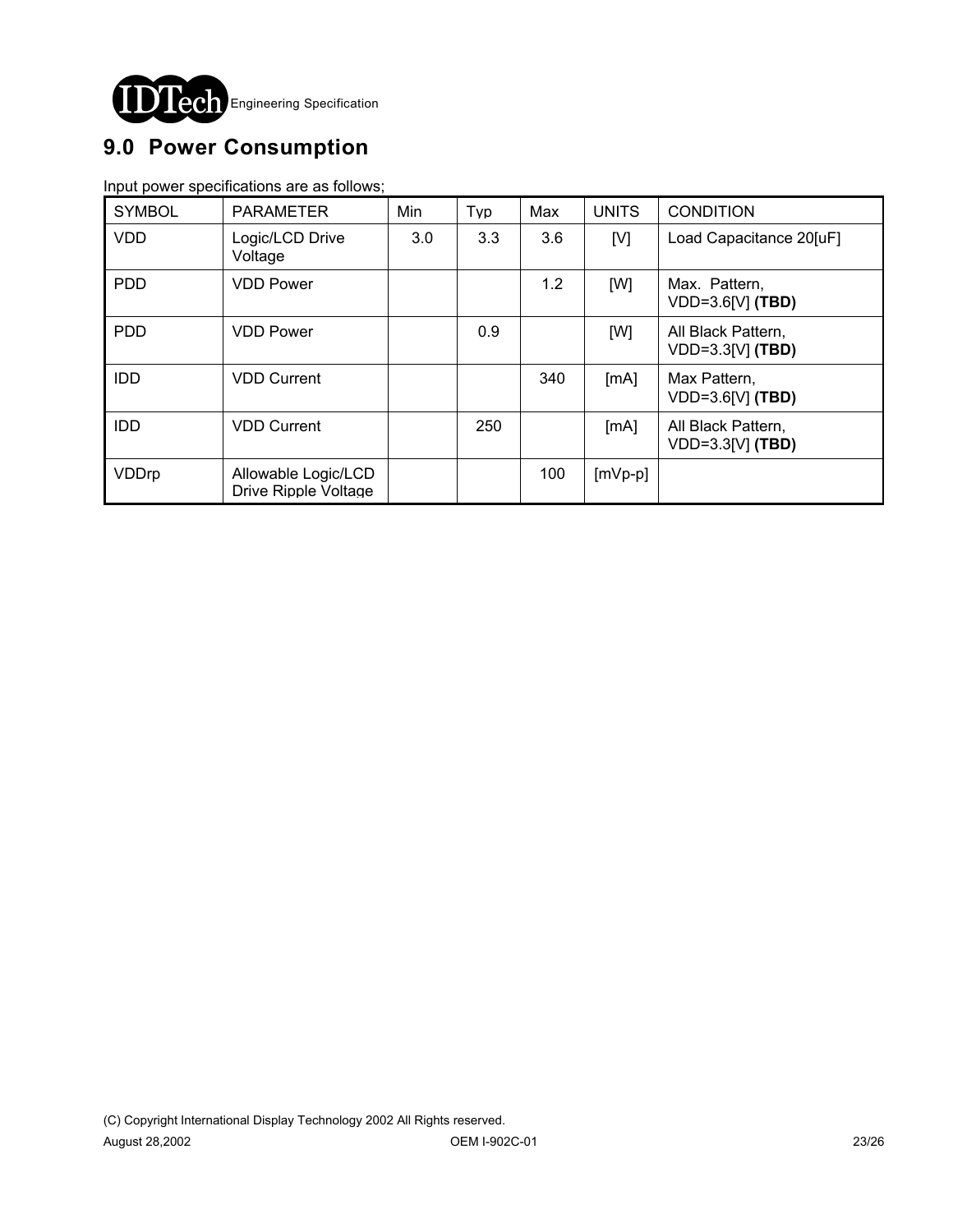

# **10.0 Power ON/OFF Sequence**

VDD power and lamp on/off sequence is as follows. Interface signals are also shown in the chart. Signals from any system shall be Hi-Z state or low level when VDD is off.

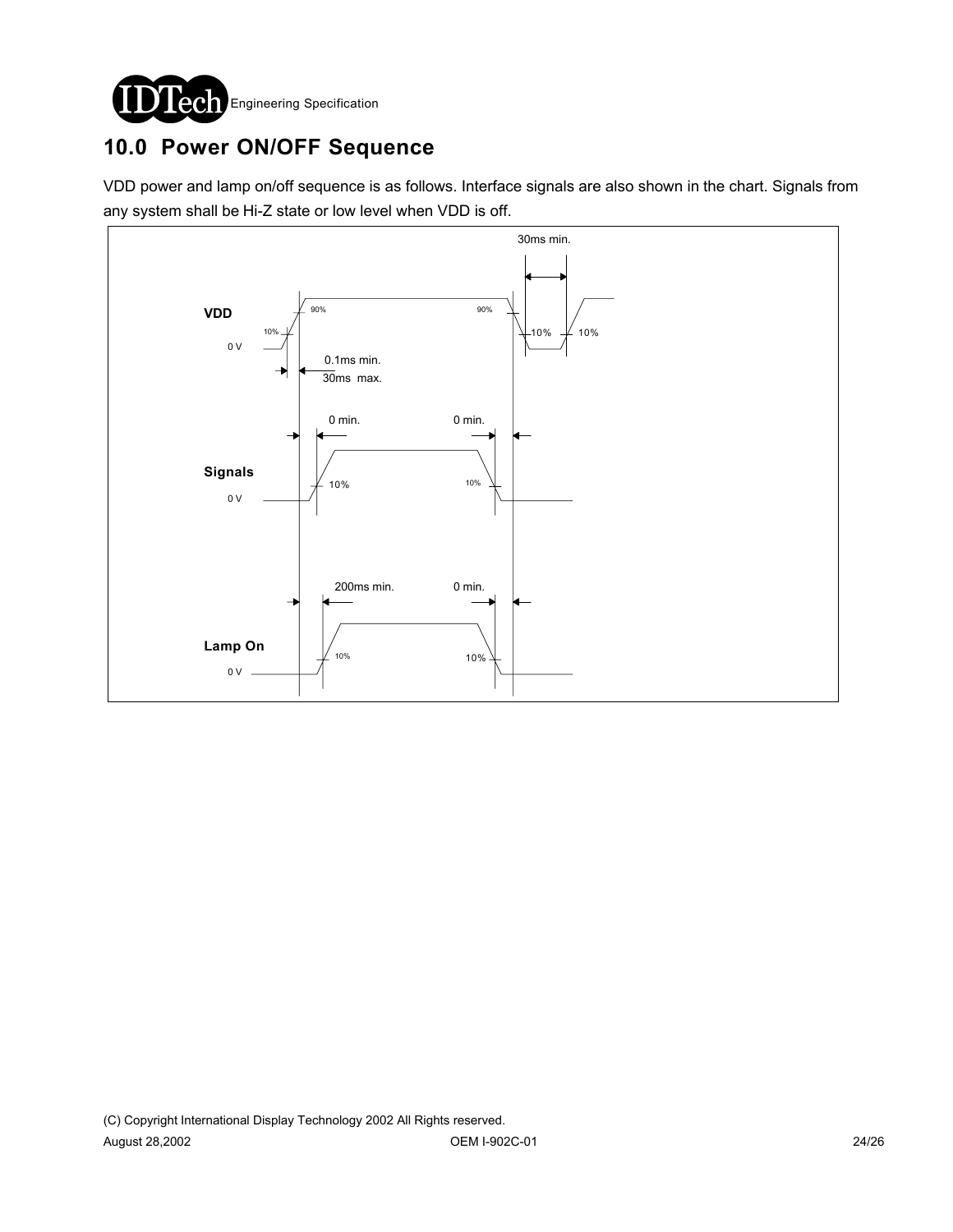